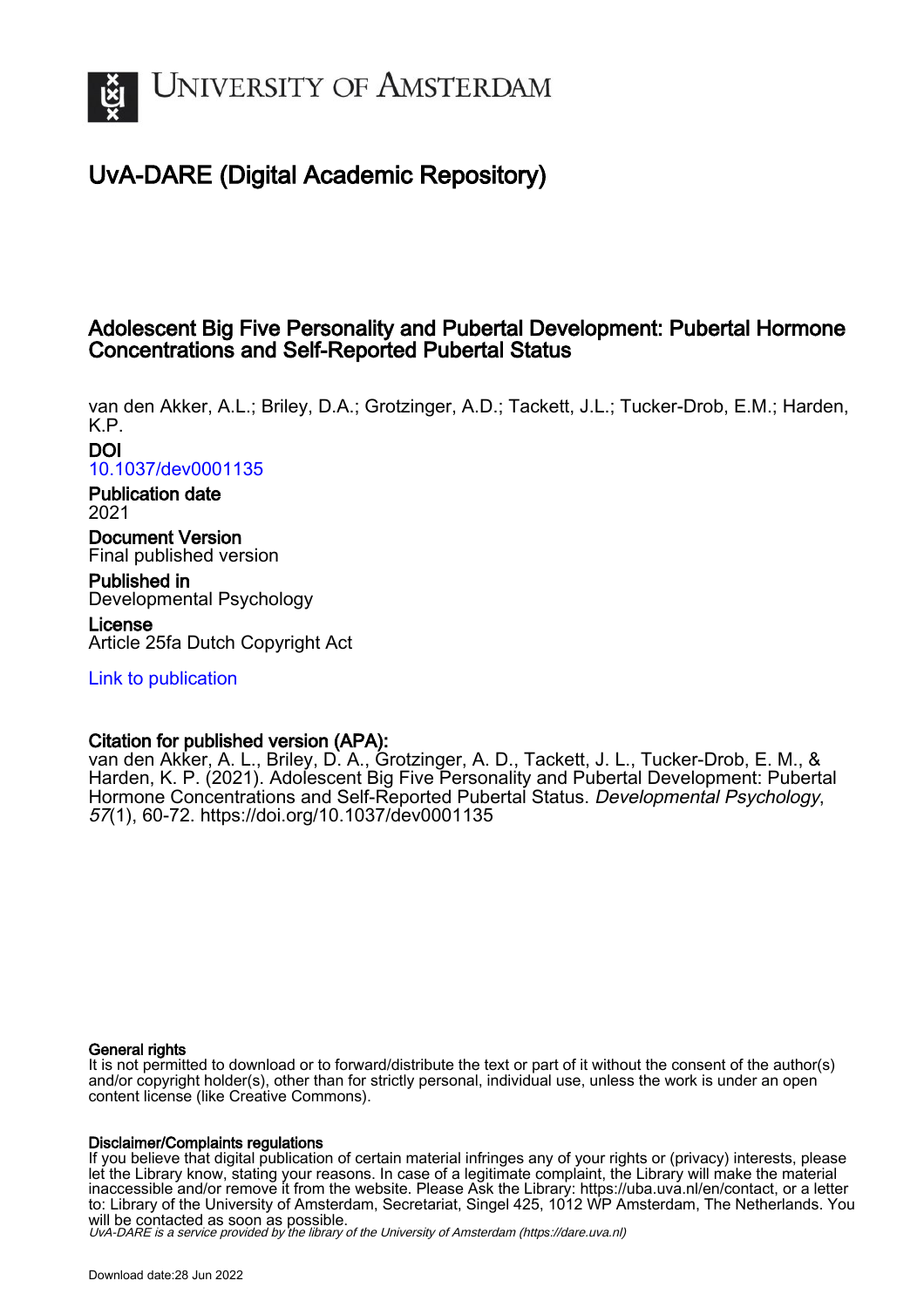2021, Vol. 57, No. 1, 60-72<br>https://doi.org[/10.1037/dev0001135](https://doi.org/10.1037/dev0001135)

# Adolescent Big Five Personality and Pubertal Development: Pubertal Hormone Concentrations and Self-Reported Pubertal Status

Alithe L. Van den Akker<sup>1</sup>, Daniel A. Briley<sup>2</sup>, Andrew D. Grotzinger<sup>3</sup>, Jennifer L. Tackett<sup>4</sup>, Elliot M. Tucker-Drob<sup>3, 5</sup>, and K. Paige Harden<sup>3, 5</sup>

<sup>1</sup> Department of Child Development and Education, Research Priority Area Yield, University of Amsterdam<sup>2</sup> Department of Psychology, University of Illinois at Urbana–Champaign<sup>3</sup> Department of Psychology, University of T

<sup>5</sup> Population Research Center, University of Texas at Austin

In early adolescence, levels of conscientiousness and agreeableness have been found to temporarily decrease, with levels of neuroticism increasing, indicating a dip in personality maturation. It is unknown whether these changes are related to the process of puberty, a major developmental milestone with numerous changes for children. Here, we first replicated the dip in personality maturity in early adolescence  $(N = 2640, \text{ age range})$ 8 –18, 51% girls, 65% non-Hispanic white, 21% Hispanic/Latino, 10% African American, 9% other, roughly 33% of families received means-tested public assistance) and tested associations between the Big Five personality dimensions and pubertal development and timing across late childhood and adolescence (*n* = 1793). Pubertal development was measured using both hormonal assays (DHEA, testosterone, and progesterone) and self-reports of secondary sex characteristics. Of hormonal measures, only higher DHEA concentrations were associated with lower conscientiousness and openness. Nonparametric moderation analyses using LOSEM indicated Complex Age  $\times$  Sex interactions involving all three hormones. Self-reported pubertal development was associated with lower extraversion, conscientiousness, agreeableness, and openness. More advanced pubertal timing was also related to lower levels of extraversion, conscientiousness, and agreeableness. All associations were small. As some evidence was found for small associations between pubertal development and lower levels of conscientiousness and agreeableness, a dip in personality maturation in these personality traits may be partly due to pubertal development in early adolescence. Overall, results did not indicate that pubertal development was the primary explanation of the maturity dip in adolescent personality. Many small influences likely accumulate to explain the dip in personality maturity in early adolescence.

*Keywords:* personality, puberty, testosterone, progesterone, DHEA

Big Five personality characteristics develop in the direction of increasing maturity across adulthood, with mean levels of agreeableness and conscientiousness increasing and neuroticism decreasing in the population [\(Roberts et al., 2006\)](#page-13-0). However, during early adolescence these same personality traits appear to temporarily change in the opposite direction, becoming less mature before increasing in matu-

*Editor's Note.* Sara Jaffee served as the action editor for this article.— EFD

Alithe L. Van den Akker  $\blacksquare$  https://orcid.org/0000-0002-4981-5265 OSF link: [https://osf.io/jgfqp/?view\\_only](https://osf.io/jgfqp/?view_only=d21e101898c64ab6b7478df003b40cf8)-d21e101898c64ab6b7478df0 [03b40cf8.](https://osf.io/jgfqp/?view_only=d21e101898c64ab6b7478df003b40cf8)

Correspondence concerning this article should be addressed to Alithe L. Van den Akker, Department of Child Development and Education, Research Priority Area Yield, University of Amsterdam, Nieuwe Achtergracht 127, Amsterdam, the Netherlands. Email: [a.l.vandenakker@uva.nl](mailto:a.l.vandenakker@uva.nl)

rity again [\(Göllner et al., 2017;](#page-12-0) [Luan et al., 2017;](#page-13-1) [Soto et al., 2011;](#page-13-2) [Van den Akker et al., 2014\)](#page-13-3). These temporary declines in personality maturation have in turn been associated with adolescents' behavioral and emotional problems [\(Van den Akker et al., 2010\)](#page-13-4). At present, it is unknown what causes this temporary disruption of personality maturation, but pubertal development is a strong candidate factor [\(Soto & Tackett, 2015\)](#page-13-5). Here, we test whether we can replicate the temporary dip in personality maturation using a large  $(N = 2640)$ , cross-sectional (age range primarily 8 –18 years) sample. Next, we test whether markers of pubertal development, hormone concentrations and self-reports of secondary sex characteristics are associated with personality. As most pubertal development takes place between 10 and 15, it may explain a dip in personality maturation in this age range.

## **Pubertal Development and Personality Maturation: Hormonal Concentrations**

Individual differences in characteristic ways of thinking, feeling, and behaving that are relatively stable across time and situations, or personality traits, can be captured by five overarching personality dimensions: Extraversion, Agreeableness, Conscientiousness, Neuroticism, and Openness to Experience [\(Goldberg,](#page-12-1)

The Texas Twin Project is supported by National Institutes of Health (NIH) Grants R01HD083613 and R01HD092548. Daniel A. Briley, Elliot M. Tucker-Drob, and K. Paige Harden are additionally supported by Jacobs Foundation research fellowships.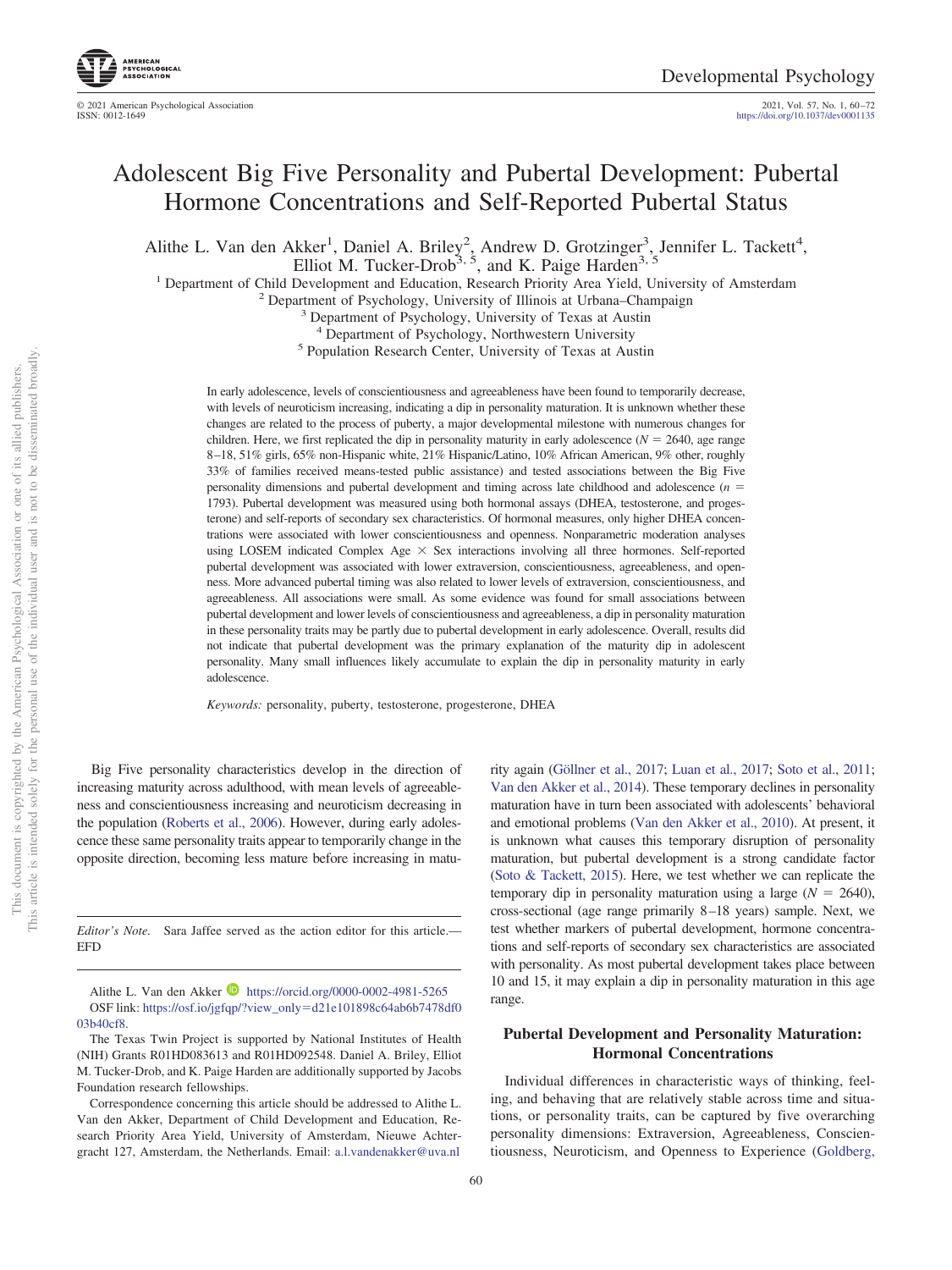[1990\)](#page-12-1). The same "Big Five" dimensions describe personality traits in childhood and adolescence as in adulthood, allowing for the investigation of the development of these traits across the life span [\(Shiner & Caspi, 2003\)](#page-13-6). Investigations of mean-level personality development across early and middle adulthood have converged on the finding that, for the population as a whole, levels of conscientiousness and agreeableness increase, whereas levels of neuroticism decrease [\(Roberts et al., 2005\)](#page-13-7). To explain this phenomenon, it was hypothesized that taking on adult social roles (i.e. starting a paid job and entering a stable romantic relationship), something that most young adults do during this period, could explain why the population as a whole tended to increase in those characteristics that are necessary to be successful in these roles [\(Roberts et al., 2005\)](#page-13-7). Mean-level development thus tends to be aimed at increasing maturity during early adulthood. As levels of extraversion and openness do not show a consistent pattern of maturation in adulthood, with openness remaining fairly stable and some aspects of extraversion increasing and others decreasing, they are not central to the maturity principle [\(Roberts et al., 2005\)](#page-13-7).

When investigations of mean-level development of the Big Five personality dimensions were extended to earlier ages, several findings indicated trends in the opposite direction. Although similar trends to early adulthood were already visible in later adolescence, during early adolescence (between ages 10 and 15) several findings indicated that youths' personality traits were actually becoming less mature than they were before, with evidence for decreases in agreeableness [\(Göllner et al., 2017;](#page-12-0) [Luan et al., 2017;](#page-13-1) [Soto et al., 2011;](#page-13-2) [Van den Akker et al., 2014\)](#page-13-3) and conscientiousness [\(Borghuis et al., 2017;](#page-11-0) [Göllner et al., 2017;](#page-12-0) [Soto et al., 2011;](#page-13-2) [Van den Akker et al., 2014\)](#page-13-3) and increases in neuroticism for girls specifically [\(Borghuis et al., 2017;](#page-11-0) [Luan et al., 2017;](#page-13-1) [Soto et al.,](#page-13-2) [2011;](#page-13-2) [Van den Akker et al., 2014\)](#page-13-3). As lower levels of conscientiousness and agreeableness are important predictors of externalizing problems, and neuroticism is a predictor for internalizing problems [\(Tackett, 2006\)](#page-13-8), these changes have important implications for adolescents' psychological and behavioral adjustment. During this developmental period, incidence of problems such as delinquency [\(Moffitt, 1993\)](#page-13-9) and depression [\(Bongers et al., 2003\)](#page-11-1) increase, and the dip in personality maturation may explain these increases. Indeed, these changes have been found to be associated with increased adjustment problems in youth [\(Van den Akker et](#page-13-4) [al., 2010\)](#page-13-4). Therefore, it is important to understand what may be driving the disruption of personality maturation in early adolescence.

Although contemporary personality theories vary in the relative importance they place on intrinsic maturation versus social influences in explaining mean-level personality development (e.g., [Costa & McCrae, 2006;](#page-12-2) [Roberts et al., 2006\)](#page-13-0), findings of small genetic influences on intraindividual personality changes for young adults [\(Hopwood et al., 2011\)](#page-12-3) and adolescents [\(Kawamoto](#page-12-4) [& Endo, 2019\)](#page-12-4) indicate that biological processes do play a role. Important biological changes that coincide with the dip in personality maturation during the transition to adolescence are the hormonal changes associated with pubertal development. The onset of puberty in humans, typically occurring in childhood when children are between 6 and 8 years of age, is adrenarche. Adrenarche is characterized by a rise in the adrenal hormone dehydroepiandrosterone (DHEA), as a result of maturation of the hypothalamicpituitary-adrenal (HPA) axis, causing pubic hair to grow and body

odor to develop [\(Havelock et al., 2004\)](#page-12-5). Approximately two years later, as children enter adolescence, gonadarche introduces the increase of gonadal hormones, including testosterone and progesterone [\(Hiort, 2002\)](#page-12-6), which are responsible for the development of secondary sex characteristics [\(Dorn, 2006\)](#page-12-7). The process of pubertal maturation is completed approximately four to five years later, around age 15 [\(Dahl et al., 2018\)](#page-12-8).

Pubertal development could be related to a disruption in personality maturation because the rise in concentrations of pubertal hormones affects brain function and structure [\(Blakemore et al.,](#page-11-2) [2010\)](#page-11-2). These neurological changes produce changes in emotion, cognition, and behavior. These neurological changes produce changes in emotion, cognition, and behavior. DHEA associated neurological changes have been connected to emotional processing [\(Whittle et al., 2015\)](#page-13-10). Similar findings have linked testosterone to increased risk-taking behavior [\(Braams et al., 2015\)](#page-11-3) and progesterone to emotional processing and response inhibition (for a review, see [Toffoletto et al., 2014\)](#page-13-11). These changes are likely reflected in more stable changes in patterns of thinking, feeling, and behaving, rather than mere short-lived state changes. Therefore, we can expect these to be reflected in personality trait changes. The effects of rising concentrations of pubertal hormones can be expected to be especially likely to play a role in personality development in early adolescence as it has been proposed that youth likely adapt to the rises in hormonal concentrations after some time [\(Buchanan et al., 1992\)](#page-12-9).

Although we know of no studies investigating pubertal hormones in relation to the broad Big Five personality dimensions, some evidence for the possibility of pubertal hormone concentrations impacting narrower traits than the Big Five are available. Testosterone has been associated with social dominance [\(Rowe et](#page-13-12) [al., 2004;](#page-13-12) [Tremblay et al., 1998\)](#page-13-13), which is a facet of extraversion [\(John & Srivastava, 1999\)](#page-12-10), as well as sensation seeking [\(Harden et](#page-12-11) [al., 2018\)](#page-12-11), which is related to both high extraversion and low conscientiousness [\(Mann et al., 2017\)](#page-13-14), and irritability [\(Olweus et](#page-13-15) [al., 1980\)](#page-13-15), a facet of neuroticism [\(John & Srivastava, 1999\)](#page-12-10).

## **Pubertal Development and Personality Maturation: Self-Reported Pubertal Development Status**

Although changes in physical characteristics associated with pubertal development are initiated by hormonal changes, measures of pubertal development status derived from physical characteristics are only moderately associated with measures of hormonal concentrations [\(Shirtcliff et al., 2009\)](#page-13-16). Pubertal development status derived from physical characteristics may be associated with personality changes over and above hormonal concentrations because physical characteristics are more closely tied to social experiences that accompany pubertal development [\(Blakemore et al., 2010\)](#page-11-2). For instance, physical changes associated with pubertal development may indicate to the social environment that children are becoming more mature. With increased perceptions of maturity, expectations regarding mature (i.e. well regulated, independently planned and executed) behavior may also increase. Consequently, although adolescents' personalities may still be maturing, demands placed on them by their environment (e.g., parents, teachers) may increase even more strongly. The result of this discrepancy between adolescents' actual maturation on the one hand and expectations of their social environment on the other may be that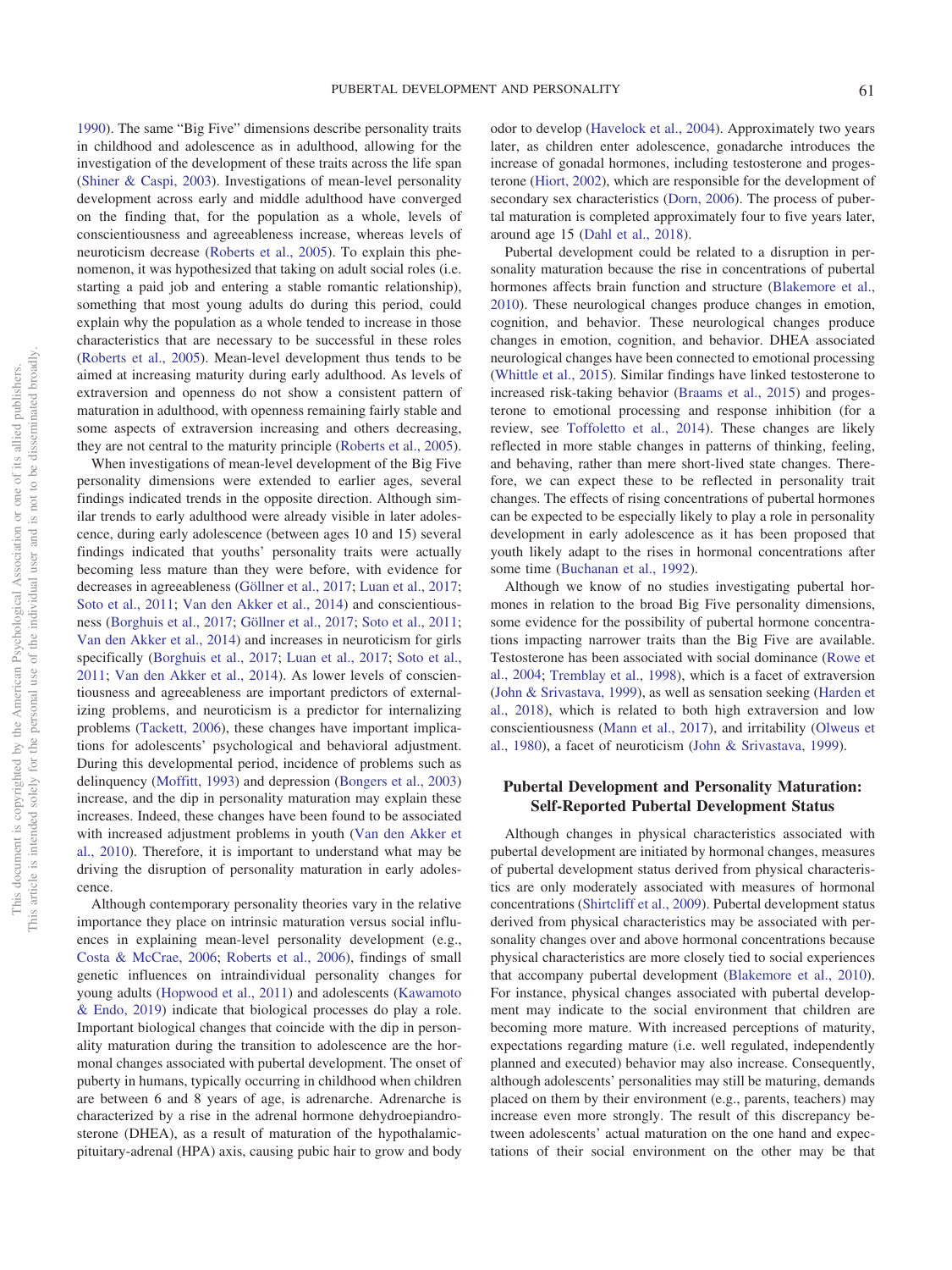adolescents appear to be decreasing in maturity [\(Denissen et al.,](#page-12-12) [2013\)](#page-12-12). For instance, even though children might be becoming more conscientious, when they are suddenly expected to keep track of homework, clean their own rooms, and make sure they are on time for sports lessons, they may forget some tasks on their to-do list. Children may receive negative feedback from parents or teachers and may view themselves as becoming less conscientious. This maturation disparity, or the gap between expectations and underlying capabilities, may diminish as adolescents' underlying psychological capabilities develop to match their changing physical appearance. Therefore, more advanced pubertal development status derived from physical characteristics may be related to lower personality maturity especially in early adolescence.

Although we know of no studies examining associations between the Big Five dimensions and pubertal development status, a few studies regarding other personality traits are available. Pubertal development status at age 12 has been associated with both positive and negative urgency, traits that describe a tendency to react rashly in response to positive versus negative emotion respectively [\(Gunn & Smith, 2010\)](#page-12-13). Both these traits are associated with high neuroticism and low conscientiousness and agreeableness, or a less mature personality [\(Cyders & Smith, 2008\)](#page-12-14). Constraint, which can be considered a combination of traits associated with conscientiousness and openness to experience, [\(Church,](#page-12-15) [1994\)](#page-12-15) has been found to be associated with pubertal development differently for boys and girls [\(Schissel et al., 2011\)](#page-13-17). For girls, pubertal development was negatively related with constraint during earlier stages of puberty but unrelated at later stages. For boys however, pubertal development was positively associated with constraint during early stages of puberty, with no association thereafter. Planning and perseverance, two other subcomponents of conscientiousness [\(John & Srivastava, 1999\)](#page-12-10), have been found to be unrelated to pubertal status [\(Gunn & Smith, 2010\)](#page-12-13), as has impulse control [\(Castellanos-Ryan et al., 2013\)](#page-12-16). Two other studies found that pubertal status was unrelated to traits related to positive emotionality (a facet of extraversion) and negative emotionality (a facet of neuroticism; [Canals et al., 2005;](#page-12-17) [Schissel et al., 2011\)](#page-13-17).

# **Goals of the Current Study**

Although pubertal development is a strong candidate factor in explaining decreases in personality maturity in early adolescence, no study has previously examined associations between pubertal development, as assessed either by hormonal concentrations or pubertal development status derived from physical characteristics, and Big Five personality dimensions. It is important to understand what is driving these personality changes to understand how to best support adolescents during this time.

In a preliminary step, we examined mean-level trends of selfreports of the Big Five personality dimensions in a large, crosssectional sample with an age range from 8 to 18 years ( $N = 2640$ ) to investigate whether they were in line with a temporary disruption in personality maturation in early adolescence. Next, we examined associations between the Big Five personality dimensions and pubertal development. First, we examined associations with pubertal hormone concentrations in hair samples (i.e. DHEA, testosterone, and progesterone,  $n = 1793$ ). Hair sampling is a recently developed, noninvasive method of collecting longer-term free hormone output [\(Gao et al., 2016\)](#page-12-18). If rising pubertal hormone concentrations play a role in explaining a dip in personality maturation in early adolescence, we would expect that hormone concentrations would be associated with lower personality maturity as evidenced by lower levels of agreeableness and conscientiousness and higher levels of neuroticism. These effects might be stronger for younger adolescents as pubertal development is a process that adolescents may adapt to over time. We also examined associations with Extraversion and Openness to Experience to gain a complete picture of associations with the Big Five. These analyses were exploratory. Next, we examined associations of the Big Five personality dimensions with pubertal development status as measured by youth self-report of physical characteristics. For pubertal development status as derived by physical characteristics, we expect similar associations with the personality dimensions as for the hormone concentrations. Finally, we examined whether either pubertal hormone concentrations or pubertal development status derived from physical characteristics were uniquely associated with the Big Five. Moderation by sex was examined for the associations.

#### **Method**

All analytic plans were preregistered on OSF [\(https://osf.io/](https://osf.io/t52k8/?view_only=75c8ef2395e6423ca36941f7788bb8fb) t52k8/?view\_only-[75c8ef2395e6423ca36941f7788bb8fb\)](https://osf.io/t52k8/?view_only=75c8ef2395e6423ca36941f7788bb8fb).

## **Sample**

The sample included 2640 participants from 1,102 families (49% boys) from the Texas Twin Project [\(Harden et al., 2013\)](#page-12-19). Adolescent mean age was  $13.64$  years  $(SD = 2.93, \text{ range} =$ 6.94 –21.29 years). Over 94% of the sample was between the ages of 8 and 18 years, and we therefore base our inferences on this age range to avoid problems of overextrapolation. Sixty percent of the adolescents identified as non-Hispanic white, 21% as Hispanic/ Latino, 10% as African American, and 9% as another race/ethnicity. Approximately a third of sibling pairs were monozygotic twins, with the remaining pairs being dizygotic twins. For the purposes of the current study, we did not perform any family based analyses. Instead, we analyzed the data at the individual-level and corrected for the nonindependence of drawing observations from the same family. A subset of the sample only provided self-reports on personality  $(n = 847)$ . These participants were recruited prior to the introduction of hair sampling into the research protocol and typically completed mailed or online surveys rather than participating in the laboratory setting. The sampling frame was students in K-12 public schools for these participants. The rest of the sample provided both self-reports of personality and pubertal development, and pubertal hormone samples  $(n = 1793, \text{ from } 771)$ families, 43% boys). The sampling frame was students in 3rd-12th grade public schools for these participants due to the in-lab nature of the data collection. Of this subsample, the average age was 12.45 years  $(SD = 2.84, \text{ range} = 7.8 - 19.47 \text{ years})$ . Participants who only had personality data and not hormone data tended to be younger due to the differences in the sampling frame but did not differ meaningfully on personality (average absolute value of Cohen's  $d = .05$ ). This result is consistent with the missing data being due to the design of the study rather than systematically on the basis of key study variables. A total of 20 additional participants were omitted due to some sort of disorder that would affect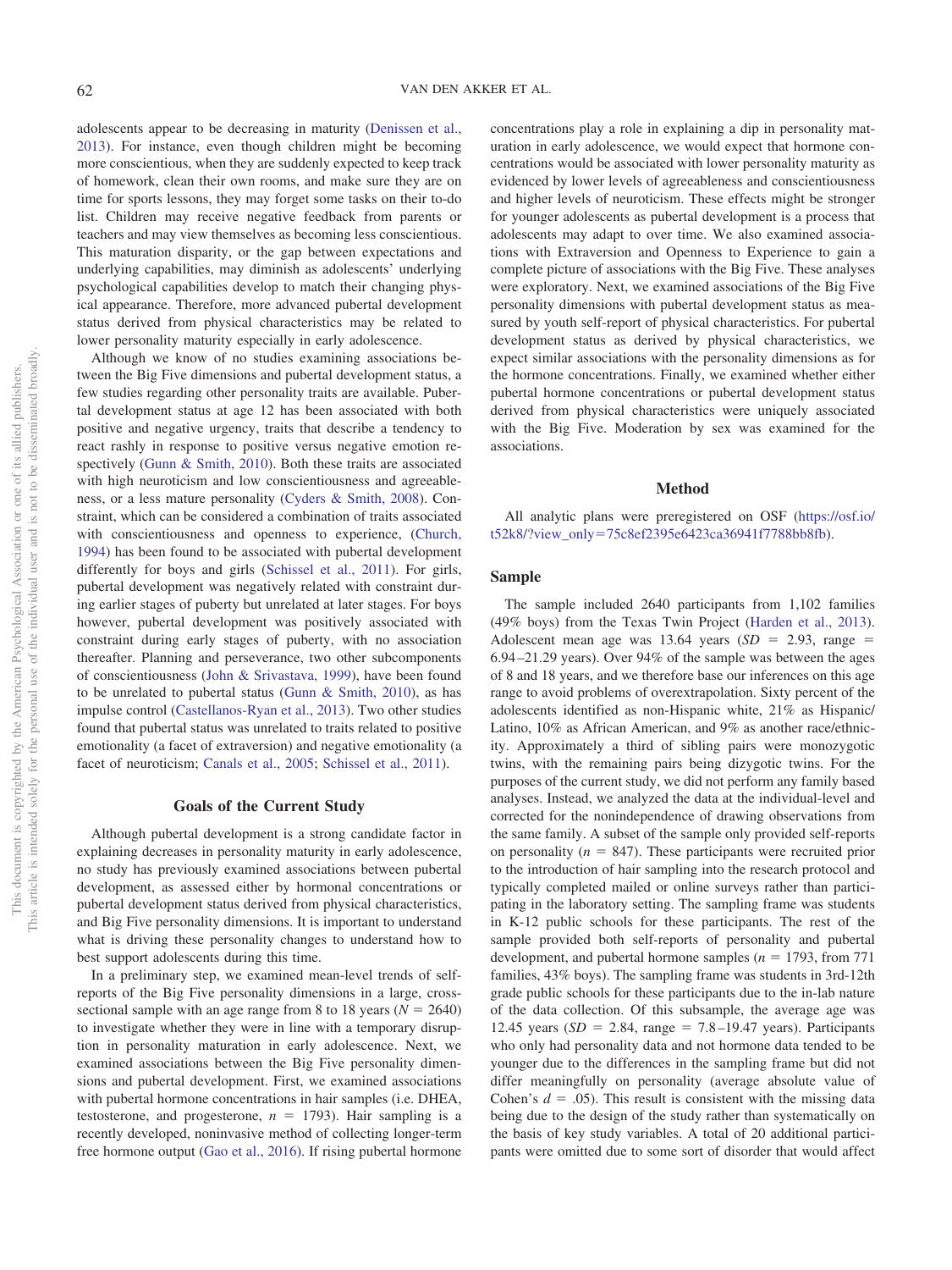hormone levels (e.g., hypothyroidism), and an additional 51 participants were omitted due to use of hormonal birth control. The Texas Twin Project started recruiting participants from public schools in Austin, TX, Houston, TX, and surrounding areas in 2012, with data collection in Austin ongoing.

The Texas Twin Project subprojects were approved by the Institutional Review Board of the University of Texas as projects 2009 –12-0040 ("A Sibling and Twin Study of Healthy Development in Children and Adolescents"), 2011–11-0066 ("A Twin Study of Healthy Development in Infants and Young Children"), 2011–11-0067 ("Genetic Influences on Adolescent Decision-Making and Alcohol Use"), 2013– 02-0011 ("The Genes and Development Study"), 2014 –11-0021 ("Cortisol, Socioeconomic Status, and Genetic Influence on Cognitive Development"), and 2016 – 01-0004 ("Genetic & Hormonal Influences on Adolescent Decision-Making").

#### **Measures**

#### *Personality*

Adolescents provided self-reports on the 44 items of the child version of the Big Five Inventory (BFI; [John et al., 2008\)](#page-12-20). Participants were asked to indicate on a 5-point Likert-type scale ranging from 1 (*strongly disagree*) to 5 (*strongly agree*) how much they agreed that the item described them. The BFI assesses extraversion with 8 items (example item: "is talkative"), neuroticism with 8 items (example item: "can be tense"), conscientiousness with 9 items (example item: "does a thorough job"), agreeableness with 9 items (example item: "starts quarrels with others"), and openness to experience with 10 items (example item: "has an active imagination"). Individual item responses were corrected for acquiescence by subtracting person-specific means, and extreme responding by dividing scores by person-specific standard deviations of responses to pairs of items with opposite implications for personality (e.g., "is talkative" vs. "tends to be quiet"), prior to computing mean scale scores [\(Soto et al., 2008\)](#page-13-18). Acquiescence is reflected by participants' tendency to agree with items with differing implications for personality, and extreme responding is reflected by participants' tendency to use either pole of the scale. Cronbach's alphas in the current sample were: Extraversion  $= .80$ , Agreeableness =  $.75$ , Conscientiousness =  $.78$ , Neuroticism =  $.72$ , and Openness  $= .70$ .

## *Pubertal Hormones*

DHEA, testosterone, and progesterone concentrations were derived from hair samples summing 3 mm in diameter from the posterior vertex of the scalp, representing an accumulation of hormones over 3 months. Participants were instructed not to use any hair products that were not rinsed out of the hair the day of the appointment. Hair samples were stored at room temperature before being shipped to Dr. Clemens Kirschbaum's laboratory at Technical University Dresden, where they were analyzed using liquid chromatography-tandem mass spectrometry [\(Gao et al., 2013\)](#page-12-21). The lower limit of detection was 0.1 pg/mg. There were 459 samples below this threshold for testosterone, 365 for progesterone, and 172 for DHEA. A winsorizing procedure was used to replace extreme values by the highest observed score within 3 standard deviations of the sample mean. This procedure replaced a total of

12, 9, and 15 observations for testosterone, progesterone, and DHEA, respectively. As all hormones were positively skewed, these variables were log-transformed to approximate normal distributions and then standardized. These procedures match previous publications using this data [\(Grotzinger et al., 2018\)](#page-12-22) and our preregistration plan.

#### *Self-Reported Pubertal Development*

Adolescents provided self-reports on the Pubertal Development Scale (PDS; [Petersen et al., 1988\)](#page-13-19). All adolescents rated five items on a 4-point scale ranging from  $1 = not$  *yet begun to change* to  $4 =$ *finished changing* with an option to respond *I do not know*, which was recoded as missing. Boys and girls all rated items about growth in height, growth of body hair, and changes in skinappearance, with girls additionally indicating breast growth and menarche  $(1 = no$  and  $4 = yes$  to maintain scaling with other items), whereas boys rated growth of facial hair and deepening of voice. The mean of these items was used as the final pubertal development score.

#### **Analysis Plan**

First, to examine nonlinearities in mean-level age trends of the Big Five, indicating a disruption in personality maturation, we used nonparametric local structural equation models (LOSEM; [Briley et al., 2015;](#page-12-23) [Hildebrandt et al., 2016\)](#page-12-24) to provide a nonparametric picture of age-trends in the key outcomes considered in this report (see participants section for details). The use of LOSEM is similar to the use of LOESS plots as an extension of regression analysis [\(Cleveland & Devlin, 1988\)](#page-12-25). We fit locally weighted models with different focal ages from age 8 to 18 years in .1 increments. For example, when a model with age 8 years is the focal age, data near age 8 years is weighted most strongly, and data near age 18 years is weighted less strongly. Importantly, all models make full use of the entire dataset, and no arbitrary subsetting of the data is necessary. We chose 18 years as the upper bound of our analysis frame because very few observations with age greater than 18 were included in the dataset, and we did not want to extrapolate beyond our data coverage. All personality measures were standardized relative to the full sample mean and standard deviation to provide a more intuitive metric, and only for these models, the variables were not ipsatized to maintain the betweenperson metric of the scales.

To examine if more advanced pubertal development is associated with lower personality maturity, especially in early adolescence, we first examined associations between pubertal hormones and the Big Five personality dimensions, including hormone by sex interactions. To examine whether the associations were stronger in early adolescence than in later adolescence, we again estimated nonparametric LOSEM. In these models, effects of pubertal hormone concentrations, as well as interactions between pubertal hormone concentrations and sex, were tested for separate points across the age range in the sample (ages 8 to 18, with .1 year intervals). Given the marked discontinuities of pubertal development in this age range, we anticipated that nonlinear trends may be found. Next, we examined associations between self-reported pubertal development and Big Five personality dimensions. Sex and self-reported pubertal development by sex interactions were included in this model. To examine pubertal development by age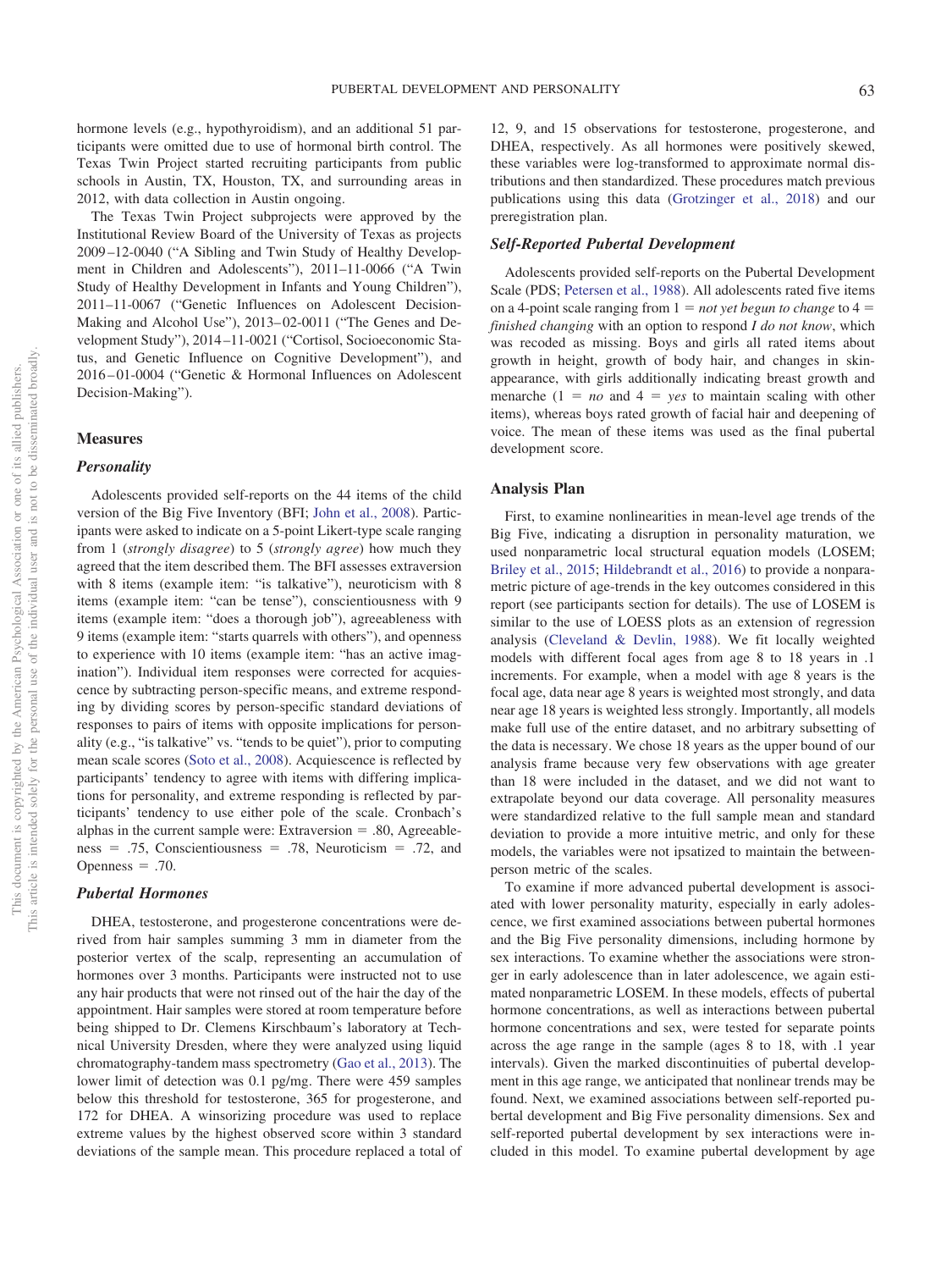interactions, we estimated regression models including linear and quadratic effects of age and pubertal development status by age interaction. It is important to note that including main effects of age necessarily changes the interpretation of the pubertal development status to mean pubertal development status relative to sameage peers, or "pubertal timing" [\(Marshall & Tanner, 1969\)](#page-13-20). Therefore, for both the hormone concentrations and the pubertal development status, we also report results of models that do not include age. Finally, to examine whether pubertal hormones and pubertal development status derived from physical characteristics were uniquely associated with the personality dimensions, we included all variables in a single model.

All models were estimated in M*plus* Version 7.31 [\(Muthén &](#page-13-21) Muthén, 1998–2015), with estimation type  $=$  complex to account for the nested structure of the data with individual twins nested within families. Missing data were handled using the WLSMV estimator. To deal with the left-censoring in the hormone variables, because of the samples that did not reach the lower limit of detection, we estimated Tobit regression models. These models controlled for the year hair samples were analyzed, as well as race of the participant. The Benjamini-Hochberg procedure was applied simultaneously to all regression coefficients tested in all the models to correct for increased false discovery rate due to multiple testing, using a spreadsheet available online [\(www.biostathandbook](http://www.biostathandbook.com) [.com\)](http://www.biostathandbook.com). The false discovery rate was set to .05.

## **Results**

## **Evidence for Disruption of Personality Maturation**

We expected that mean-levels of agreeableness, conscientiousness, and neuroticism, would show temporary dips in typical maturational trends. [Figure 1](#page-6-0) plots mean-level trends of the Big Five dimensions, separately for boys and girls. The cross-sectional evidence for agreeableness and conscientiousness was largely consistent with the temporary disruption in early adolescence of the normative trend toward a more mature personality. For girls, mean-levels of agreeableness and conscientiousness increased with increasing age up until age 10 but decreased between age 10 and age 14. For boys, the trends in agreeableness were similar to those for girls but lagged about a year behind. Rather than first increasing, conscientiousness already decreased from age 8 for boys. For both boys and girls, mean-level trends for agreeableness and conscientiousness turned positive between age 14 and 16, with the upturn for boys lagging about a year behind that of girls. For neuroticism, we did not find that the association with age temporarily changed direction. Rather, levels increased across the entire age range for girls, increasing roughly .4 SDs, whereas for boys, levels decreased across the entire age range.

Mean levels of extraversion increased up to around age 11 for both boys and girls and then decreased across the rest of the age range for boys but started increasing again around age 16 for girls. Mean levels of openness increased up to age 12 for both boys and girls. After age 12, levels of openness decreased with age, with 16 to 18 year-old children at similar levels as 8 year-olds. Importantly, these age-trends are based on cross-sectional data, and therefore, we cannot make any inferences about change or longitudinal trajectories.

## **Pubertal Development and Adolescent Personality**

#### *Pubertal Hormones*

To examine associations between pubertal development and personality, we first examined associations between the five personality dimensions and pubertal hair hormones, see [Table 1.](#page-7-0) In line with expectations, higher concentrations of DHEA were related to lower levels of conscientiousness for both boys and girls. However, concentrations of DHEA were unrelated to agreeableness and neuroticism. Unexpectedly, DHEA was also related to lower openness to experience. Progesterone and testosterone were unrelated to the personality dimensions. There were no significant sex by hormone interactions.

To examine whether the hormonal effects were especially pronounced across early adolescence, we estimated LOSEM models. [Figure 2](#page-8-0) presents these results for each of the Big Five dimensions and pubertal hormones. In these graphs, the *y*-axis reflects the correlation between a personality dimension and pubertal hormone. The *x*-axis reflects age, from 8 to 18 years. The age-trends were estimated separately for male and female participants.

DHEA showed the most heterogeneity in terms of associations with personality. Overall, we did not find that effects were most pronounced in early adolescence. For girls, near zero negative correlations were found across all of the Big Five, across the entire age range. For males, on the other hand, relatively larger positive associations  $(r \sim .15)$  with DHEA were found for extraversion, agreeableness, conscientiousness, and openness across early adolescence. For each of these dimensions, the positive association slowly faded, reaching zero by approximately age 13. Near the upper limit of the observed age range, negative associations were found with relatively large magnitudes  $(r \sim -.2)$ . Rather than being more pronounced (and negative) in early adolescence than at later ages, effects were approximately equally strong, but in the opposite direction. Effects for boys were also in the opposite direction as expected in early adolescence, with higher DHEA concentrations associated with higher agreeableness and conscientiousness during this time. For neuroticism, there was a near zero effect for boys until age 14, with an increasing effect from then onward.

In line with expectations, testosterone was negatively associated with conscientiousness  $(r \sim -.1)$  and agreeableness  $(r \sim -.07)$ , and positively associated with neuroticism  $(r \sim .1)$  among males. For neuroticism, effects were indeed stronger in early adolescence, decreasing in magnitude to zero by approximately age 16. The effects for conscientiousness and agreeableness were not stronger at earlier ages but remained quite stable across the entire age range. Results were similar for extraversion. Openness was the only personality dimension to show an opposite pattern, with a null relation at early ages and a positive association of approximately .1 by late adolescence. As expected, we found fewer associations with testosterone for girls. For girls, testosterone was positively correlated  $(r \sim .1)$  with extraversion and openness at early ages, with these associations shifting to essentially null by age 14. All other associations were essentially null across the age range for them.

Turning toward progesterone, most of the associations were essentially flat and null across the age range. The most prominent age trend for females was in line with expectations: the association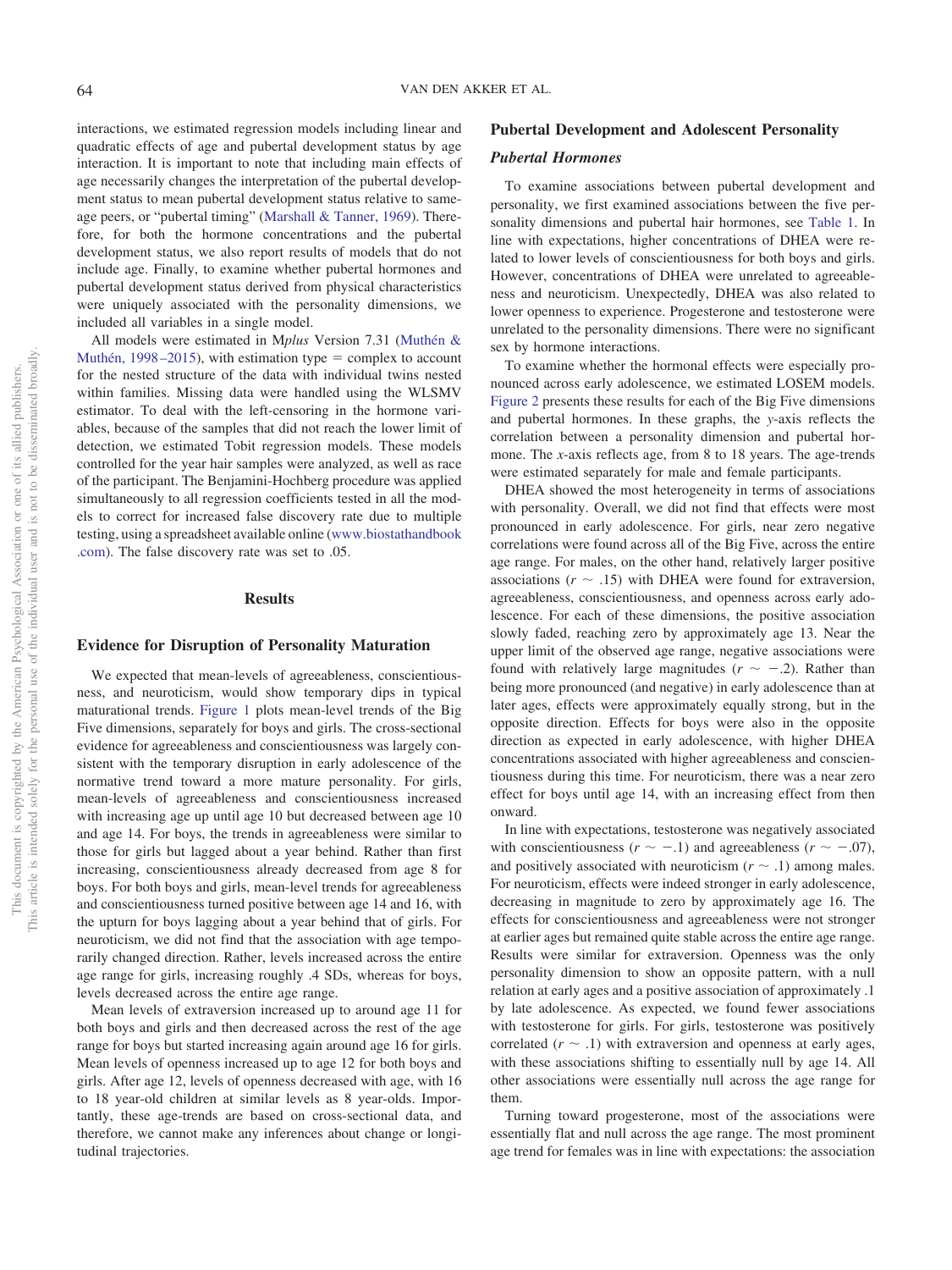

<span id="page-6-0"></span>**Figure 1** *Mean-Level Age Trends in Personality Using LOSEM* ( $N = 2640$ )

*Note.* All variables were standardized relative to the full sample mean and standard deviation and were not ipsatized.

between progesterone and conscientiousness strengthened modestly across early adolescence, from a null association at early ages to  $-1$  by age 14. The association increased toward zero again across later ages. For agreeableness, there was a small negative association with agreeableness up to age 14, with this effect increasing to essentially null by age 17. Although associations were also mostly null for boys, the strongest association between progesterone and adolescent personality occurred for boys rather than girls. Progesterone was negatively correlated with male neuroticism at early ages ( $r \sim -.15$ ), shifting slowly to a null relation by age 14.

## *Self-Reported Pubertal Development*

Next, we investigated associations between self-reported pubertal development and the five personality dimensions. Results indicated that more advanced self-reported pubertal development predicted lower levels of extraversion, agreeableness, conscien-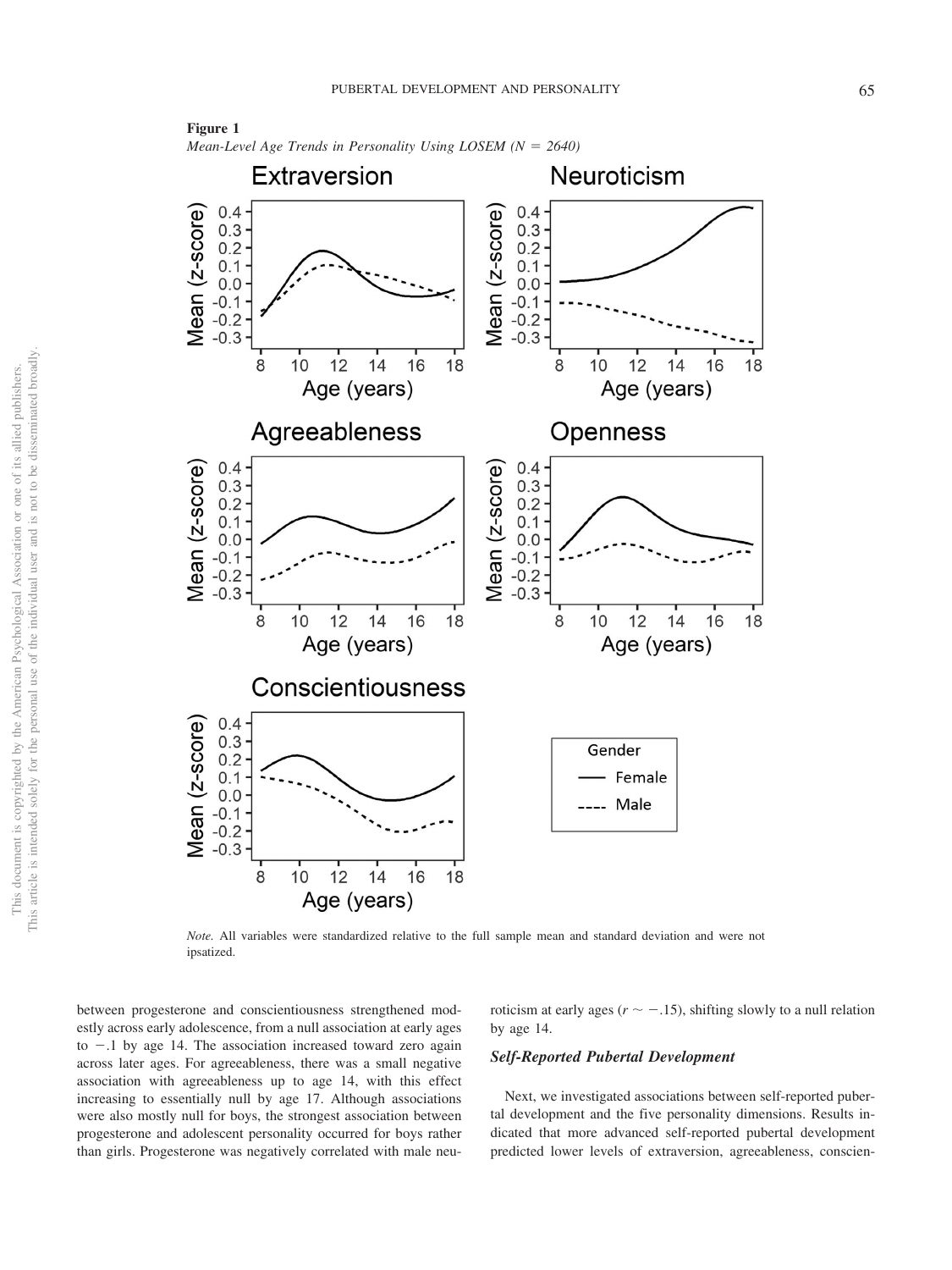#### <span id="page-7-0"></span>**Table 1**

*Results From the Regression Analyses Predicting the Big Five Dimensions by Pubertal Hormones, Sex, and Their Interaction (n* - *1793)*

|                           | Extraversion | Agreeableness | Conscientiousness | Neuroticism     | <b>Openness</b>          |
|---------------------------|--------------|---------------|-------------------|-----------------|--------------------------|
| Predictor                 | $b$ (SE)     | $b$ (SE)      | $b$ (SE)          | $b$ (SE)        | $b$ (SE)                 |
| <b>Sex</b>                | $-.00(.06)$  | $-.17(.06)^*$ | $-.12(.06)$       | $-.44(.05)^{4}$ | $-.14(.06)$ <sup>*</sup> |
| Testosterone              | .06(.04)     | $-.04(.04)$   | .01(.04)          | .05(.05)        | .03(0.04)                |
| Progesterone              | $-.09(.05)$  | $-.05(.05)$   | $-.07(.05)$       | .08(.05)        | .02(0.04)                |
| <b>DHEA</b>               | $-.07(.04)$  | $-.07(.04)$   | $-.10(.04)^*$     | $-.06(.05)$     | $-.11(.03)^{4}$          |
| Testosterone $\times$ Sex | $-.12(.06)$  | $-.03(.06)$   | $-.12(.06)$       | $-.01(.06)$     | $-.01(.06)$              |
| Progesterone $\times$ Sex | .13(0.07)    | .03(0.06)     | .12(.07)          | $-.10(.07)$     | .02(.06)                 |
| DHEA $\times$ Sex         | .04(0.05)    | .07(0.05)     | .10(0.05)         | .02(.05)        | .07(.04)                 |

*Note*. Age was centered prior to analyses, and sex was coded as  $(0 = female, 1 = male)$ . All models also controlled for batch year for the hormone sample and participant race/ethnicity.

 $p \leq .014.$ 

tiousness, and openness, see [Table 2.](#page-9-0) For neuroticism, there was an interaction between self-reported pubertal development and sex, indicating that more advanced pubertal development was related to lower levels of neuroticism for boys (*b* (*SE*) =  $-.21(.04)$ , *p* < .000) but was unrelated to neuroticism for girls  $(b (SE) = .01(.03))$ ,  $p = .716$ ).

To examine whether associations were stronger in early than late adolescence, we included interactions with age, including linear and quadratic main effects of age. To accomplish this, self-reported pubertal development was first residualized for linear and quadratic age effects, with the residuals included in the models. For estimated coefficients, see [Table 3.](#page-9-1) Self-reported pubertal development status did not interact with age or sex in predicting any of the Big Five personality dimensions. As we had to control for main effects of age, the interpretation of the pubertal development status variable now changed to pubertal development relative to same age peers, or pubertal timing. Pubertal timing was related to lower levels of agreeableness and conscientiousness, as well as extraversion.

## **Unique Effects of Self-Reported Pubertal Development and Hormones**

Finally, we examined unique effects of self-reported pubertal development (again residualized for age effects, thus representing pubertal timing) and pubertal hormones by including both predictors in the same model (see [Table 4\)](#page-10-0). In this model, the associations between self-reported pubertal development and lower agreeableness and conscientiousness remained approximately equally strong. Higher levels of DHEA relative to same-age peers were associated with lower openness but slightly less strongly so than in the model that did not include self-reported pubertal development and age. The association of concentrations of DHEA with conscientiousness decreased by about a third and was no longer significant. The association between self-reported pubertal development and extraversion that was found in the model not including the hormones decreased by about half and was no longer significant.

#### **Discussion**

The main aim of this study was to examine whether pubertal development may explain a temporary disruption of maturation of

Big Five personality characteristics in early adolescence. Meanlevel age trends for the Big Five traits in the Texas Twin Project were in line with a disruption of personality maturation in early adolescence, with higher levels of conscientiousness and agreeableness for older children until around age 10, lower levels for children up until age 14, and again higher levels for older children thereafter. For neuroticism, older girls had higher levels than younger girls across the entire age range, whereas older boys had lower levels than younger boys across the entire age range. We found some evidence for negative associations with higher levels of hormonal concentrations, in line with these mean-level trends, for conscientiousness only. More advanced self-reported pubertal development and earlier pubertal timing were related to lower levels of both conscientiousness and agreeableness for both boys and girls. These associations were not stronger in early adolescence relative to later adolescence. Overall, all associations were relatively small in magnitude. Taken as a whole, pubertal development may explain some portion of the dip in personality maturation due to the mean-level increases in pubertal hormones during the age period, but there are likely many other contributing factors.

#### **Pubertal Development and Personality Maturation**

Similar to several previous studies [\(Göllner et al., 2017;](#page-12-0) [Luan et](#page-13-1) [al., 2017;](#page-13-1) [Soto et al., 2011;](#page-13-2) [Van den Akker et al., 2014\)](#page-13-3), we found temporary lower levels of conscientiousness and agreeableness in early adolescents for both boys and girls and higher levels of neuroticism for older girls across the whole of adolescence. It has been suggested that these changes are partly explained by hormonal changes associated with pubertal development [\(Soto &](#page-13-5) [Tackett, 2015\)](#page-13-5). For conscientiousness we indeed found some evidence for this possibility. First, the regression models indicated a negative association between DHEA and conscientiousness. Examination of nonlinear trends for this association indicated that this effect was the same at all ages for girls, but not for boys. According to the LOSEM results (see [Figure 2\)](#page-8-0), for boys, DHEA was positively associated with conscientiousness up to age 13, and the effect became negative thereafter. This would indicate that lower conscientiousness in early adolescence could be partly explained by DHEA increases for girls, but not for boys. Importantly, the parametric results (see [Table 1\)](#page-7-0) did not indicate that the DHEA by gender interaction was statistically significant after our correc-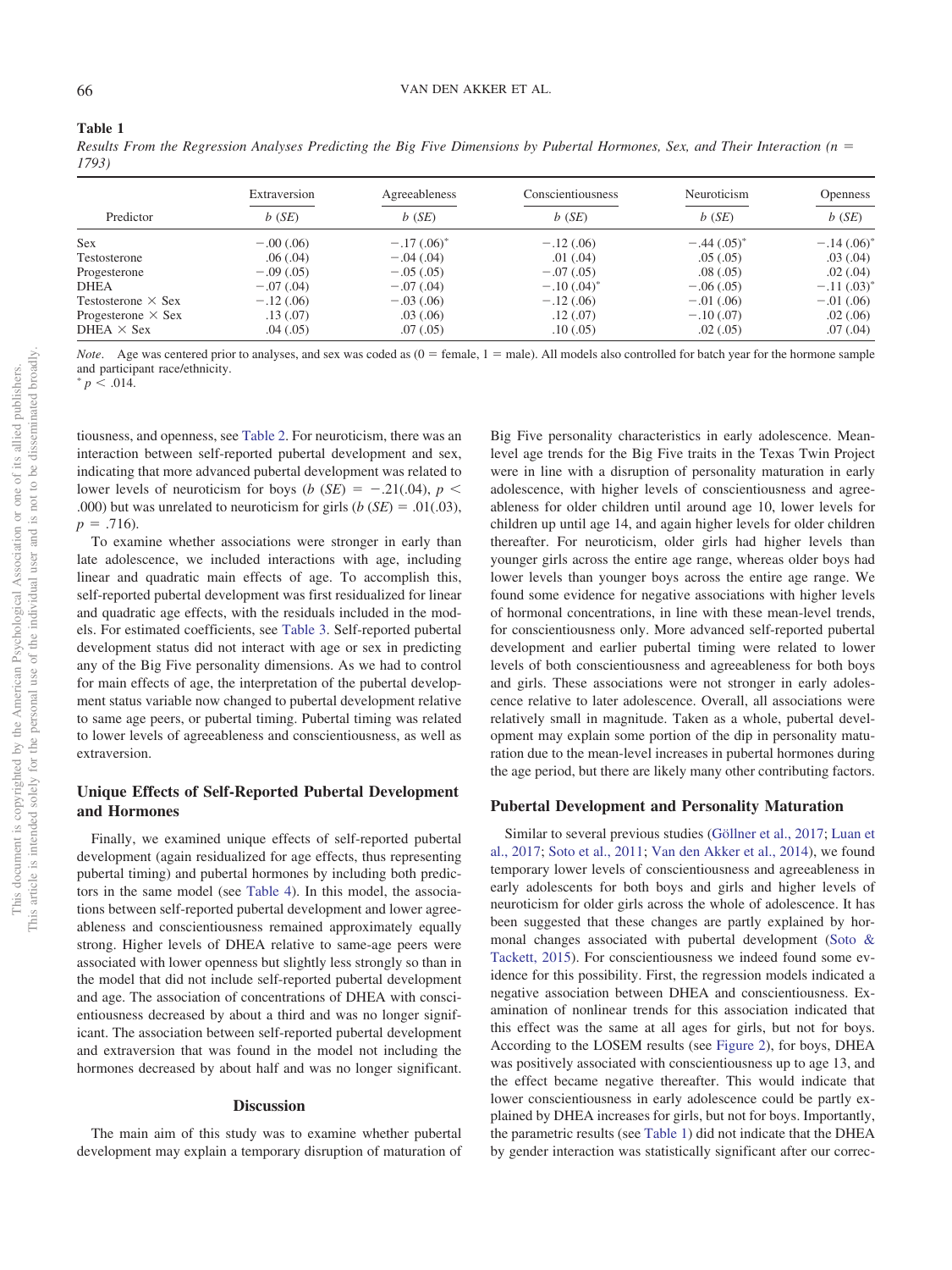## <span id="page-8-0"></span>**Figure 2**

*LOSEM Results Displaying Age-Related Shifts in the Association Between Pubertal Hormones* and Personality  $(n = 1793)$ 



*Note.* The *y*-axis reflects the effect size, which is a correlation coefficient. The *x*-axis reflects age from 8 to 18 years. The first column displays results for testosterone. The second column displays results for progesterone. The third column displays results for DHEA.  $E =$  extraversion; A = agreeableness; C = conscientiousness; N =  $neuroticism$ ;  $O =$  openness.

tion for multiple testing  $(p = .042)$ , and therefore, these novel findings should be replicated in an independent sample prior to interpreting strongly. Most similar to our current finding, an investigation of the related personality characteristic of constraint (a trait that can be considered a combination of conscientiousness and

openness to experience) in association to pubertal development status reported a similar moderation by sex [\(Schissel et al., 2011\)](#page-13-17).

With regard to the other hormones, we also found some evidence pointing to associations with lower conscientiousness in early adolescence. Whereas the regression models did not indicate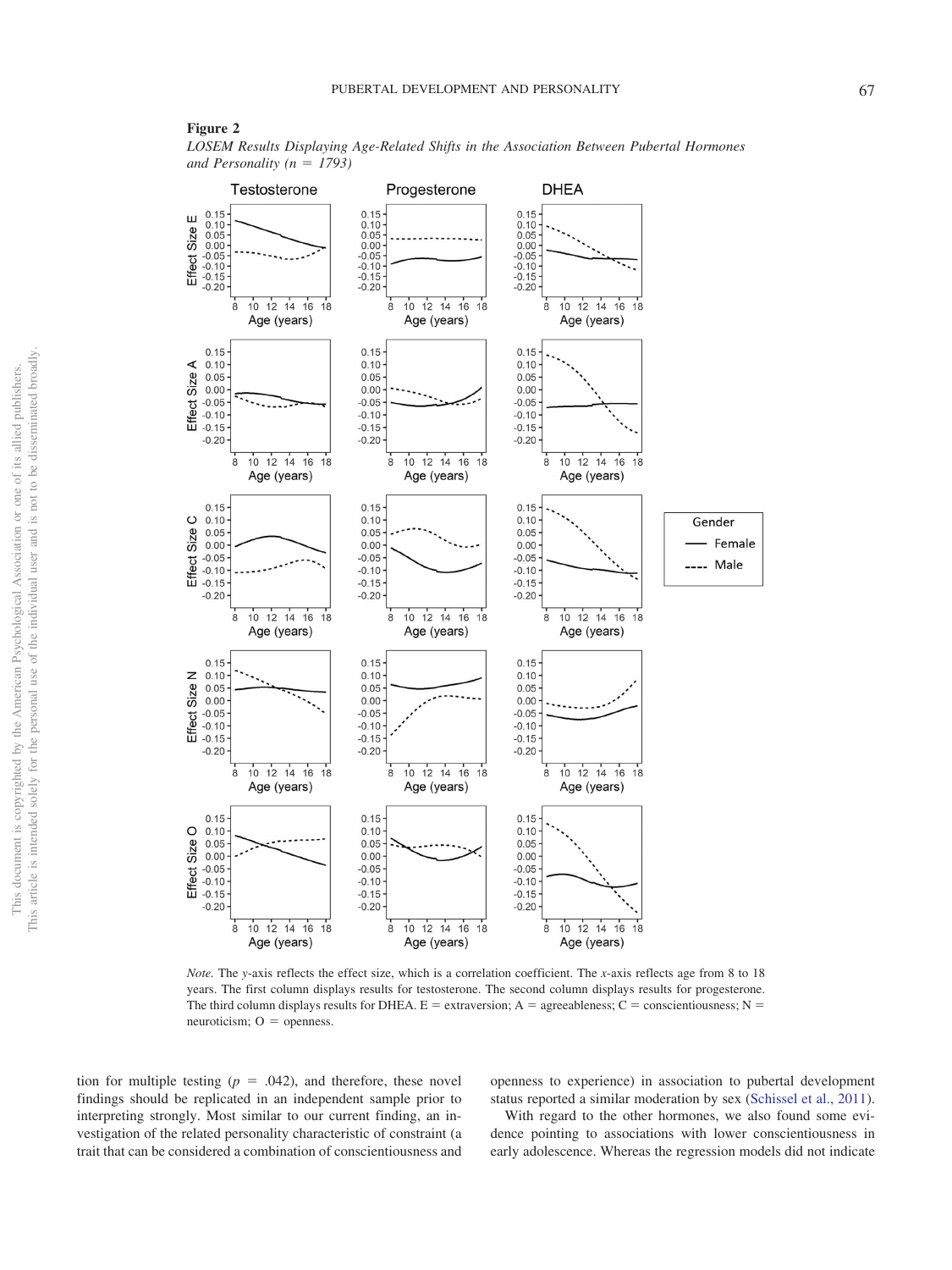#### <span id="page-9-0"></span>**Table 2**

*Results From the Regression Analyses Predicting the Big Five Dimensions by Self-Reported Pubertal Development, Sex, and Their Interaction*  $(n = 1727)$ 

| Predictor                            | Extraversion<br>$b$ (SE) | Agreeableness<br>$b$ (SE) | Conscientiousness<br>$b$ (SE) | Neuroticism<br>$b$ (SE)   | <b>Openness</b><br>b(SE) |
|--------------------------------------|--------------------------|---------------------------|-------------------------------|---------------------------|--------------------------|
|                                      |                          |                           |                               |                           |                          |
| Self-Reported Pub. Dev. $\times$ Sex | $-.04(.06)$              | $-.04(.06)$               | $-.09(.05)$                   | $-.22(.05)$ <sup>**</sup> | $-.05(.05)$              |

*Note*. Age was centered prior to analyses, and sex was coded as  $(0 = female, 1 = male)$ . All models also controlled for batch year for the hormone sample and participant race/ethnicity.

\*\*  $p \sim .014$ .

significant associations between conscientiousness and testosterone or progesterone, the LOSEM models showed a small negative effect of progesterone on conscientiousness for girls, and a negative effect of testosterone on conscientiousness for boys, that became less strong from mid-adolescence onward.

Findings regarding the association with conscientiousness could be explained by decreased cognitive control that has been posited as one of the effects of pubertal hormones on functional brain development, through effects on activity in areas in the frontal and parietal cortex [\(Luna, 2009\)](#page-13-22). However, it should be noted that a recent review of the literature indicates that there is less support for a link of pubertal hormone concentrations with neural activation related to cognitive control processes than with neural activation related to perspective taking and sensitivity to reward for instance, as most studies on cognitive control processes have reported null findings [\(Vijayakumar et al., 2018\)](#page-13-23). An alternative explanation for the association between DHEA and conscientiousness is that it is due to the changes in physical characteristics as a result of pubertal development. A more mature appearance may result in expectations of mature behavior (e.g., more planful and organized) increasing more quickly than adolescents underlying capabilities, or a maturation disparity effect [\(Denissen et al., 2013\)](#page-12-12). This interpretation is in line with our finding that self-reported pubertal development based on physical characteristics was also associated with lower conscientiousness, and that the association with DHEA disappeared in the model including self-reported pubertal development.

With regard to agreeableness, we did not find associations between pubertal hormones and lower agreeableness in the regression models. We did find that more advanced self-reported pubertal development was related to lower levels of agreeableness, again pointing to the possibility of a maturation disparity effect. Interestingly, perhaps the most expected association, that is, an association between puberty and neuroticism for girls, was the only one that we did not find any evidence at all for. Based on findings that link depression in adolescent girls to pubertal development [\(Join](#page-12-26)[son et al., 2012;](#page-12-26) [Lewis et al., 2018\)](#page-12-27), a link with neuroticism could be expected, as neuroticism represents a trait disposition to experience negative affect such as depressed mood [\(Widiger & Olt](#page-13-24)[manns, 2017\)](#page-13-24). However, we did not find an association between pubertal hormones and neuroticism for either boys or girls, nor did we find an association between self-reported pubertal development and neuroticism for girls. We did find an association between self-reported pubertal development and neuroticism, but for boys only, with more advanced pubertal developmental status associated with lower (rather than higher) levels of neuroticism. This association was no longer significant when we controlled for age, which may indicate either that this effect is not especially strong for earlier maturing boys or that it merely reflects the overall age trends of decreasing neuroticism for boys. Replication of this unexpected finding is needed. A previous study that also found decreasing levels of neuroticism for boys did not find an effect of self-reported pubertal development for either boys or girls [\(Canals](#page-12-17) [et al., 2005\)](#page-12-17).

#### <span id="page-9-1"></span>**Table 3**

This document is copyrighted by the American Psychological Association or one of its allied publishers. This article is intended solely for the personal use of the individual user and is not to be disseminated broadly.

This document is copyrighted by the American Psychological Association

one of its allied publishers.

 $\rm \tilde{o}$ 

This article is intended solely for the personal use of the individual user and is not to be disseminated broadly

*Results From the Regression Analyses Predicting the Big Five Dimensions by Pubertal Timing (i.e. Self-Reported Pubertal Development, Controlling for Age), Sex, and Their Interaction (n = 1727)* 

| Predictor                            | Extraversion<br>$b$ (SE) | Agreeableness<br>$b$ (SE) | Conscientiousness<br>$b$ (SE) | Neuroticism<br>$b$ (SE) | <b>Openness</b><br>$b$ (SE) |
|--------------------------------------|--------------------------|---------------------------|-------------------------------|-------------------------|-----------------------------|
|                                      |                          |                           |                               |                         |                             |
| Age <sup>2</sup>                     | $-.02(.00)^*$            | $-.01(.00)$               | $-.00(.00)$                   | .01(.00)                | $-.01(.00)$                 |
| <b>Sex</b>                           | $-.03(.06)$              | $-.27(.06)^*$             | $-.24(.06)^*$                 | $-.46(.05)^*$           | $-.13(.06)$                 |
| Self-reported pub. dev.              | $-.09(.03)^*$            | $-.14(.04)^*$             | $-.15(.03)^*$                 | .02(.03)                | $-.04(.03)$                 |
| Age $\times$ Sex                     | .01(.02)                 | $-.01(.02)$               | $-.05(.02)$                   | $-.08(.02)^*$           | $-.02(.02)$                 |
| Self-Reported Pub. Dev. $\times$ Sex | .08(.05)                 | .01(.06)                  | .02(.05)                      | $-.11(.05)$             | .06(.05)                    |
| Self-Reported Pub. Dev. $\times$ Age | .01(0.01)                | .01(0.01)                 | $-.01(.01)$                   | $-.02(.01)$             | .02(0.01)                   |

*Note*. Age was centered prior to analyses, and sex was coded as  $(0 = \text{female}, 1 = \text{male})$ . All models also controlled for batch year for the hormone sample and participant race/ethnicity.

 $p \leq .014.$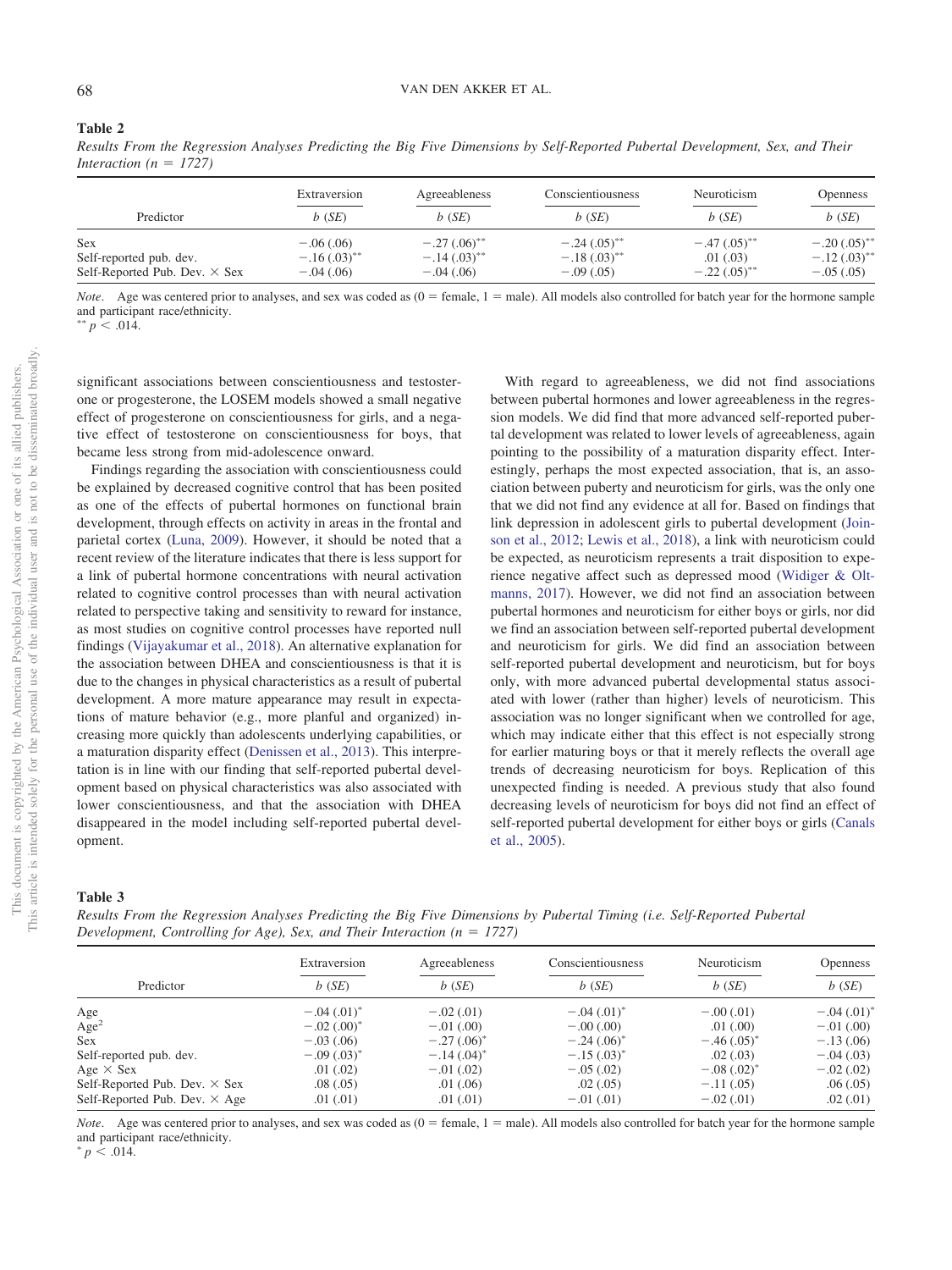<span id="page-10-0"></span>**Table 4**

*Results From the Regression Analyses Predicting the Big Five Dimensions by Pubertal Hormones, Sex, Age, and Their Interaction*  $(n = 1793)$ 

| Predictor                            | Extraversion<br>$b$ (SE) | Agreeableness<br>$b$ (SE) | Conscientiousness<br>b(SE) | Neuroticism<br>b(SE) | <b>Openness</b><br>b(SE) |
|--------------------------------------|--------------------------|---------------------------|----------------------------|----------------------|--------------------------|
|                                      |                          |                           |                            |                      |                          |
| Age <sup>2</sup>                     | $-.01(.00)^*$            | $-.01(.00)$               | .00(.00)                   | .01(.00)             | $-.01(.00)$              |
| <b>Sex</b>                           | $-.02(.06)$              | $-.24(.07)^*$             | $-.23(.07)^*$              | $-.50(.08)^*$        | $-.14(.07)$              |
| Self-reported pub. dev.              | $-.08(.03)$              | $-.14(.04)^*$             | $-.14(.04)^*$              | .02(0.05)            | $-.05(.04)$              |
| Testosterone                         | .04(0.04)                | $-.05(.04)$               | $-.01(.04)$                | .06(.05)             | .01(.04)                 |
| Progesterone                         | $-.04(.05)$              | $-.02(.05)$               | $-.04(.05)$                | .05(.05)             | .04(.04)                 |
| DHEA                                 | $-.02(.04)$              | $-.05(.04)$               | $-.07(.04)$                | $-.05(.05)$          | $-.09(.03)^*$            |
| Self-Reported Pub. Dev $\times$ Age  | .01(.01)                 | .01(0.01)                 | $-.01(.01)$                | $-.02(.02)$          | .02(0.01)                |
| Testosterone $\times$ Age            | $-.01(.01)$              | $-.00(.01)$               | .00(.01)                   | $-.02(.01)$          | .00(0.01)                |
| Progesterone $\times$ Age            | .01(0.01)                | $-.00(.01)$               | $-.01(.01)$                | .02(0.01)            | $-.01(.01)$              |
| DHEA $\times$ Age                    | .05(.05)                 | .00(0.01)                 | $-.01(.01)$                | .01(0.01)            | $-.02(.01)$              |
| Self-Reported Pub. Dev. $\times$ Sex | .08(.06)                 | .01(.05)                  | .01(.06)                   | $-.11(.06)$          | .07(.05)                 |
| Testosterone $\times$ Sex            | $-.07(.06)$              | .01(.06)                  | $-.07(.06)$                | $-.01(.06)$          | .05(.06)                 |
| Progesterone $\times$ Sex            | .07(.07)                 | .00(.06)                  | .07(.07)                   | $-.08(.07)$          | .02(.06)                 |
| DHEA $\times$ Sex                    | .05(.05)                 | .07(.05)                  | .12(.05)                   | .07(.05)             | .09(0.04)                |
| $Sex \times Age$                     | .02(0.02)                | $-.02(.02)$               | $-.05(.02)$                | $-.07(.03)$          | $-.02(.02)$              |

*Note*. Age was centered prior to analyses, and sex was coded as  $(0 = female, 1 = male)$ . All models also controlled for batch year for the hormone sample and participant race/ethnicity.

 $p \leq .014.$ 

We also examined links between pubertal development and extraversion and openness to experience. Self-reported pubertal development was related to lower extraversion, whereas hormonal concentrations were not. Interestingly, the most robust association between pubertal hormone concentrations and any of the personality dimensions was found for DHEA and openness to experience. This association was the only one that remained after controlling for self-reported pubertal development. Unexpectedly, both higher concentrations of DHEA and more advanced self-reported pubertal development were associated with lower openness to experience. The main links of pubertal hormones to behavioral tendencies that have been proposed to date, such as increased sensitivity to reward and increased perspective taking [\(Vijayakumar et al., 2018\)](#page-13-23), would suggest links to higher rather than lower openness to experience. The LOSEM models showed that the association was actually quite different for boys and girls: For boys, DHEA was positively associated with openness across early adolescence and only became negative from mid-adolescence onward. For girls, the association was essentially null but slightly negative across the entire age range.

As we examined interactions with age, we controlled for main effects of age. Separating effects of puberty from age effects is problematic as they are highly confounded. Controlling for age effects changes the interpretation of the pubertal development status variable to pubertal development relative to same age peers, or pubertal timing [\(Marshall & Tanner, 1969\)](#page-13-20). Earlier pubertal timing is also proposed to have negative consequences for adolescent development due to a maturation disparity effect [\(Ge &](#page-12-28) [Natsuaki, 2009;](#page-12-28) [Harden, 2014\)](#page-12-29). Results indicated that earlier selfreported pubertal timing was related to lower levels of extraversion, agreeableness, and conscientiousness. When examining unique effects of pubertal timing indexed by self-report and by pubertal hormone concentrations, earlier self-reported pubertal timing was related to lower levels of conscientiousness and agreeableness, and higher concentrations of DHEA relative to same age peers were uniquely predictive of lower levels of openness. These associations were all similar for boys and girls. These findings are in line with a large body of evidence indicating that early maturation is equally associated with risk for adjustment problems in boys and girls [\(Ullsperger & Nikolas, 2017\)](#page-13-25).

#### **Effects of Pubertal Development by Age and Sex**

We hypothesized that pubertal hormones would be more strongly related to the personality dimensions in early adolescence than in later adolescence, as adolescents may adapt to the changes over time. We did not find any pubertal hormone by age interactions in our regression models, and the LOSEM models also did not provide much evidence for these types of effects. For testosterone, three out of 10 associations showed this type of effect, and one association showed the opposite effect (i.e. the association becoming stronger over time). For progesterone, one association of this type was found, as well as one association in the opposite direction. The LOSEM models showed similar sex by age trends for associations between DHEA and all the personality dimensions except neuroticism, with positive associations becoming negative for boys, and quite stable, slightly negative associations for girls. Replicating this finding in an independent sample would be desirable. Interestingly, a previous investigation of mean-level changes in DHEA in this sample [\(Grotzinger et al., 2018\)](#page-12-22) showed that mean levels of DHEA were more stable for boys than for girls up to mid-adolescence. Findings of the present study indicate that even though mean levels were more stable for boys, the association of higher concentrations of these hormones with all personality dimensions except neuroticism changed from positive to negative for them. Additionally, although mean levels were increasing for girls, the effect of higher concentrations was quite stable for them. This could indicate that the adolescent habituates to the rising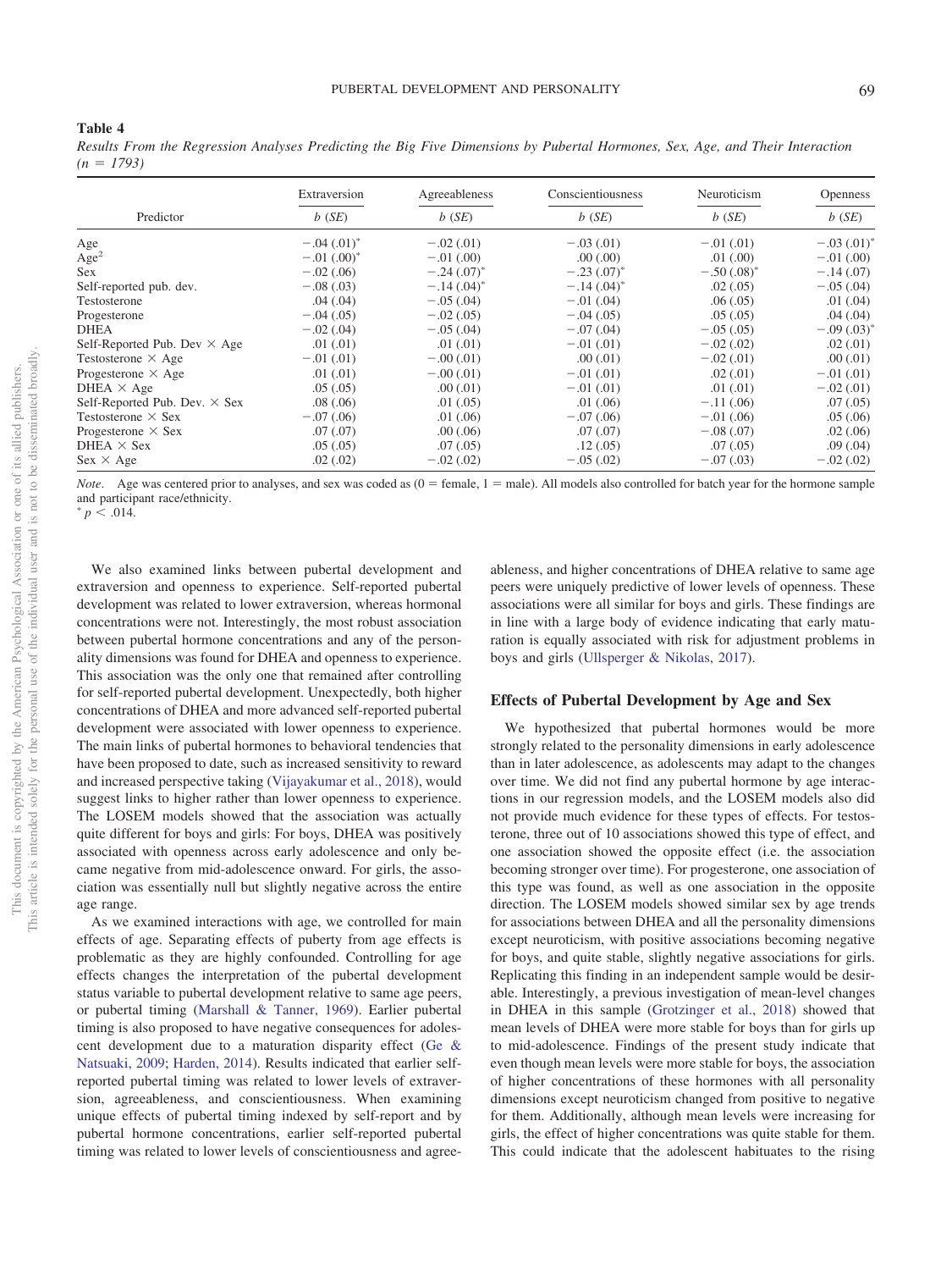DHEA concentrations, such that DHEA only produces the same effects if concentrations increase (and effects decrease when concentrations remain stable). For future studies into DHEA concentrations in youth, these findings indicate that, although adrenarche is marked by a rise in DHEA for both boys and girls, it is still important to examine associations for boys and girls separately.

#### **Strengths and Limitations**

The present study has several strengths. First, the large sample size ensures power to detect the small effects that can be expected for hormone-personality associations. Second, the Texas Twin Project was designed to maximize representativeness with regards to socioeconomic status and ethnicity, with 40% of participants having an ethnic minority status [\(Harden et al., 2013\)](#page-12-19). Third, we examined both concentrations of three pubertal hormones as well as self-reports of pubertal development simultaneously, allowing us to investigate their unique effects. Fourth, the broad age range spanning 8 to 18 years allowed us to investigate whether puberty and personality associations differ across ages. Related to this, LOSEM modeling allowed us to examine nonlinear trends in the puberty–personality interactions across ages. In addition to these strengths, it should be noted that the study is limited by its cross-sectional nature. To disentangle pubertal development from more general age effects, we controlled for age. However, doing so necessarily changes the interpretation of the pubertal development variables to indices of pubertal timing. A longitudinal study would allow for further disentangling of these effects, as well as examination of whether pubertal development is associated with personality development within persons over time. Additionally, we did not include estradiol in the current investigation, a pubertal hormone that drives important pubertal changes in girls and also increases in boys during this phase [\(Bidlingmaier et al., 1973\)](#page-11-4). A recent review provides evidence for the notion that this long overlooked hormone may be critically implicated in the development of cognitive brain structures and function [\(Beltz & Moser,](#page-11-5) [2020\)](#page-11-5). Further, even though our sample size was quite large by conventional standards, complex nonlinear interaction models place high demands on the data. It is important to replicate these findings in an independent sample prior to strongly interpreting the age-moderation results. Additionally, results from twin samples may not generalize to samples of singletons, as twins are more often born prematurely and at low birth weight for instance, which may impact their further development. With regards to behavioral problem development for instance, there is some evidence of differences in internalizing, but not externalizing, problems emerging by adolescence [\(Robbers et al.,](#page-13-26) [2010\)](#page-13-26). At the same time, twins and singletons do not differ substantially on numerous measures of personality [\(Johnson et](#page-12-30) [al., 2002\)](#page-12-30), which implies the current results likely generalize. Finally, it should be noted that we included only self-reports of personality. Although self-reports provide access to the stable patterns of thoughts and affect that are an important part of personality and that are mostly internal to the person, otherreports (e.g., parent-, teacher-, or peer-reports) may provide an interesting additional perspective, especially with regards to the behavioral component of personality.

## **Conclusion**

This study investigated associations of pubertal hormone concentrations and self-reported pubertal development to the Big Five personality dimensions across adolescence. We found evidence for a temporary decline in maturation in mean-level trends of conscientiousness, agreeableness, and neuroticism for girls. For conscientiousness and agreeableness, we found some evidence for small effects of pubertal development that could explain these meanlevel trends. Overall there were more associations between the personality dimensions and self-reported pubertal development than with pubertal hormone concentrations. Further research is necessary to examine whether neural development and expectations of more mature behavior from the environment are indeed mechanisms that may explain these associations.

Overall, results of this study do not point to pubertal development as the main factor in explaining the dip in personality maturation in adolescence. The adolescent social and biological environment is perhaps the most complex in human development, and a comprehensive biopsychosocial model of the "maturity dip" in personality development may include many causal factors of small effect. Other factors that may for instance play a role, in addition to other hormones such as estradiol, are experiences of stress associated with the transitions that children go through during this time, such as transitioning to secondary education and needing to make new friends. Stressful life events have previously been shown to predict decreases in conscientiousness, agreeableness, and increases in neuroticism in adults [\(Hutteman et al.,](#page-12-31) [2014\)](#page-12-31), and the experience of stress may also play a role for adolescents. The large sample in the current study sheds light on one piece of the puzzle by highlighting the small effect of both self-reported pubertal development and pubertal hormones on personality development and how these associations vary with age.

#### **References**

- <span id="page-11-5"></span>Beltz, A. M., & Moser, J. S. (2020). Ovarian hormones: A long overlooked but critical contributor to cognitive brain structures and function. *Annals of the New York Academy of Sciences*, *1464*(1), 156 –180. [https://doi](https://doi.org/10.1111/nyas.14255) [.org/10.1111/nyas.14255](https://doi.org/10.1111/nyas.14255)
- <span id="page-11-4"></span>Bidlingmaier, F., Wagner-Barnack, M., Butenandt, O., & Knorr, D. (1973). Plasma estrogens in childhood and puberty under physiologic and pathologic conditions. *Pediatric Research*, *7*, 901–907. [https://doi.org/10](https://doi.org/10.1203/00006450-197311000-00006) [.1203/00006450-197311000-00006](https://doi.org/10.1203/00006450-197311000-00006)
- <span id="page-11-2"></span>Blakemore, S., Burnett, S., & Dahl, R. E. (2010). The role of puberty in the developing adolescent brain. *Human Brain Mapping*, *31*(6), 926 –933. <https://doi.org/10.1002/hbm.21052>
- <span id="page-11-1"></span>Bongers, I. L., Koot, H. M., van der Ende, J., & Verhulst, F. C. (2003). The normative development of child and adolescent problem behavior. *Journal of Abnormal Psychology*, *112*(2), 179 –192. [https://doi.org/10.1037/](https://doi.org/10.1037/0021-843X.112.2.179) [0021-843X.112.2.179](https://doi.org/10.1037/0021-843X.112.2.179)
- <span id="page-11-0"></span>Borghuis, J., Denissen, J. J. A., Oberski, D., Sijtsma, K., Meeus, W. H. J., Branje, S., Koot, H. M., & Bleidorn, W. (2017). Big Five personality stability, change, and codevelopment across adolescence and early adulthood. *Journal of Personality and Social Psychology*, 113(4), 641-657. <https://doi.org/10.1037/pspp0000138>
- <span id="page-11-3"></span>Braams, B. R., Van Duijvenvoorde, A. C. K., Peper, J. S., & Crone, E. (2015). Longitudinal changes in adolescent risk-taking: A comprehensive study of neural responses to rewards, pubertal development, and risk-taking behavior. *The Journal of Neuroscience*, *35*(18), 7226 –7238. <https://doi.org/10.1523/JNEUROSCI.4764-14.2015>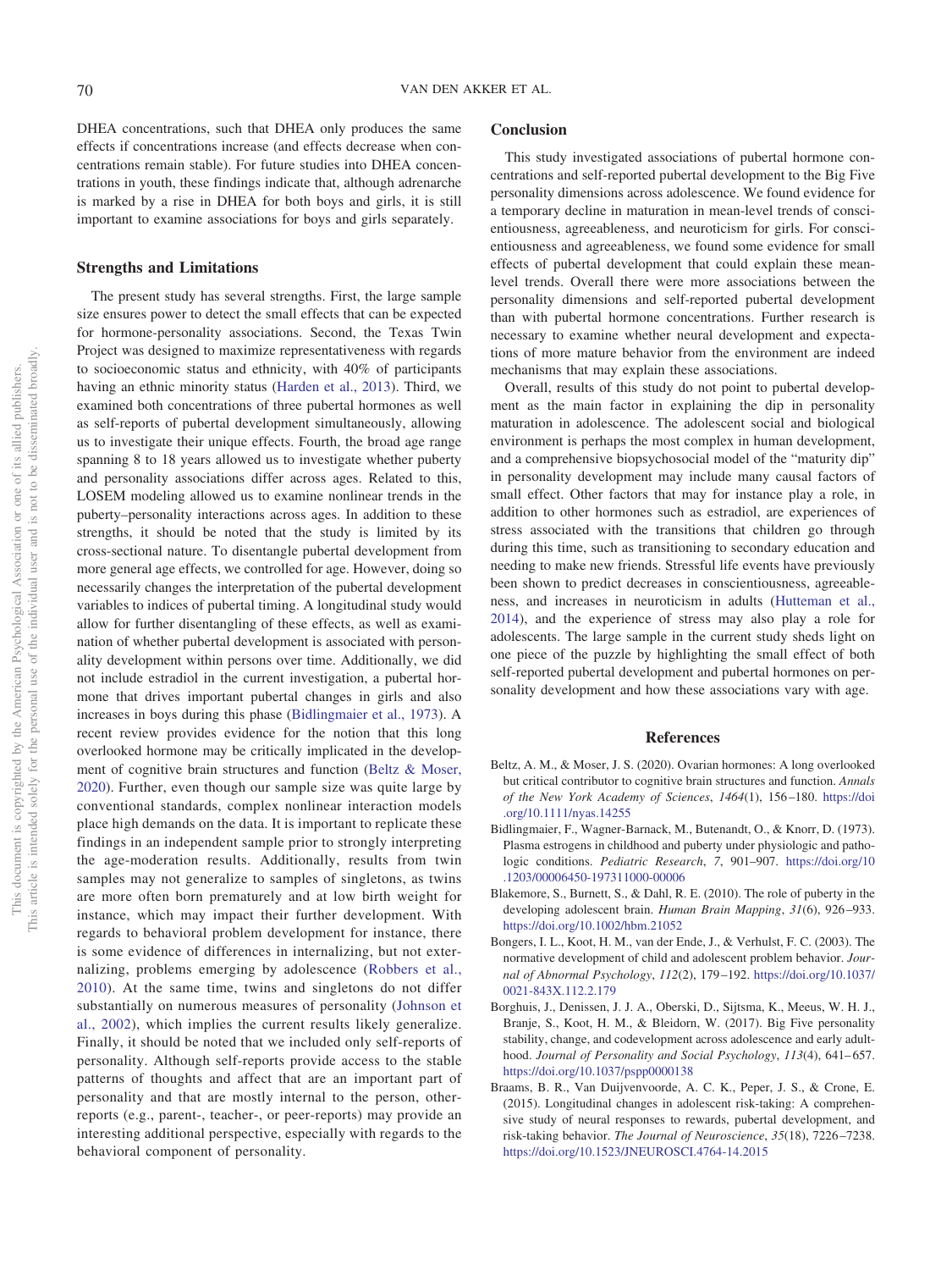- <span id="page-12-23"></span>Briley, D. A., Harden, K. P., Bates, T. C., & Tucker-Drob, E. M. (2015). Nonparametric estimates of gene  $\times$  environment interaction using local structural equation modeling. *Behavior Genetics*, *45*, 581–596. [https://](https://doi.org/10.1007/s10519-015-9732-8) [doi.org/10.1007/s10519-015-9732-8](https://doi.org/10.1007/s10519-015-9732-8)
- <span id="page-12-9"></span>Buchanan, C. M., Eccles, J. S., & Becker, J. B. (1992). Are adolescents the victims of raging hormones: Evidence for activational effects of hormones on moods and behavior at adolescence. *Psychological Bulletin*, *111*(1), 62–107. <https://doi.org/10.1037/0033-2909.111.1.62>
- <span id="page-12-17"></span>Canals, J., Vigil-Colet, A., Chico, E., & Martí-Henneberg, C. (2005). Personality changes during adolescence: The role of gender and pubertal development. *Personality and Individual Differences*, *39*(1), 179 –188. <https://doi.org/10.1016/j.paid.2004.12.012>
- <span id="page-12-16"></span>Castellanos-Ryan, N., Parent, S., Vitaro, F., Tremblay, R. E., & Séguin, J. R. (2013). Pubertal development, personality, and substance use: A 10-year longitudinal study from childhood to adolescence. *Journal of Abnormal Psychology*, *122*(3), 782–796. [https://doi.org/10.1037/](https://doi.org/10.1037/a0033133) [a0033133](https://doi.org/10.1037/a0033133)
- <span id="page-12-15"></span>Church, A. T. (1994). Relating the Tellegen and five-factor models of personality structure. *Journal of Personality and Social Psychology*, *67*(5), 898 –909. <https://doi.org/10.1037/0022-3514.67.5.898>
- <span id="page-12-25"></span>Cleveland, W. S., & Devlin, S. J. (1988). Locally-weighted regression: An approach to regression analysis by local fitting. *Journal of the American Statistical Association*, *83*(403), 596 – 610. [https://doi.org/10.1080/](https://doi.org/10.1080/01621459.1988.10478639) [01621459.1988.10478639](https://doi.org/10.1080/01621459.1988.10478639)
- <span id="page-12-2"></span>Costa, P. T., & McCrae, R. R. (2006). Age changes in personality and their origins: Comment on Roberts, Walton, and Viechtbauer. *Psychological Bulletin*, *132*(1), 26 –28. <https://doi.org/10.1037/0033-2909.132.1.26>
- <span id="page-12-14"></span>Cyders, M. A., & Smith, G. T. (2008). Emotion-based dispositions to rash action: Positive and negative urgency. *Psychological Bulletin*, *134*(6), 807– 828. <https://doi.org/10.1037/a0013341>
- <span id="page-12-8"></span>Dahl, R. E., Allen, N. E., Wilbrecht, L., & Ballonoff Suleiman, A. (2018). Importance of investing in adolescence from a developmental science perspective. *Nature*, *554*, 441– 450. <https://doi.org/10.1038/nature25770>
- <span id="page-12-12"></span>Denissen, J. J. A., Van Aken, M. A. G., Penke, L., & Wood, D. (2013). Self-regulation underlies temperament and personality: An integrative developmental framework. *Child Development Perspectives*, *7*(4), 255– 260. <https://doi.org/10.1111/cdep.12050>
- <span id="page-12-7"></span>Dorn, L. D. (2006). Measuring puberty. *Journal of Adolescent Health*, *39*(5), 625– 626. <https://doi.org/10.1016/j.jadohealth.2006.05.014>
- <span id="page-12-18"></span>Gao, W., Kirschbaum, C., Grass, J., & Stalder, T. (2016). LC-MS based analysis of endogenous steroid hormones in human hair. *Journal of Steroid Biochemistry*, *162*, 92–99. [https://doi.org/10.1016/j.jsbmb.2015](https://doi.org/10.1016/j.jsbmb.2015.12.022) [.12.022](https://doi.org/10.1016/j.jsbmb.2015.12.022)
- <span id="page-12-21"></span>Gao, W., Stalder, T., Foley, P., Rauh, M., Deng, H., & Kirschbaum, C. (2013). Quantitative analysis of steroid hormones in human hair using a column-switching LC–APCI–MS/MS assay. *Journal of Chromatography B*, *928*, 1– 8. <https://doi.org/10.1016/j.jchromb.2013.03.008>
- <span id="page-12-28"></span>Ge, X., & Natsuaki, M. N. (2009). In search of explanations for early pubertal timing effects on developmental psychopathology. *Current Directions in Psychological Science*, *18*(6), 327–331. [https://doi.org/10](https://doi.org/10.1111/j.1467-8721.2009.01661.x) [.1111/j.1467-8721.2009.01661.x](https://doi.org/10.1111/j.1467-8721.2009.01661.x)
- <span id="page-12-1"></span>Goldberg, L. R. (1990). An alternative "description of personality": The Big-Five factor structure. *Journal of Personality and Social Psychology*, *59*(6), 1216 –1229. <https://doi.org/10.1037/0022-3514.59.6.1216>
- <span id="page-12-0"></span>Göllner, R., Roberts, B. W., Damian, R. I., Lüdtke, O., Jonkmann, K., & Trautwein, U. (2017). Whose storm and stress is it? Parent and child reports of personality development in the transition to early adolescence. *Journal of Personality*, *85*(3), 376 –387. [https://doi.org/10.1111/jopy](https://doi.org/10.1111/jopy.12246) [.12246](https://doi.org/10.1111/jopy.12246)
- <span id="page-12-22"></span>Grotzinger, A. D., Briley, D. A., Engelhardt, L. E., Mann, F. D., Patterson, M. W., Tackett, J. L., Tucker-Drob, E. M., & Harden, K. P. (2018). Genetic and environmental influences on pubertal hormones in human hair across development. *Psychoneuroendocrinology*, 90, 76-84. <https://doi.org/10.1016/j.psyneuen.2018.02.005>
- <span id="page-12-13"></span>Gunn, R. L., & Smith, G. T. (2010). Risk factors for elementary school drinking: Pubertal status, personality, and alcohol expectancies concurrently predict 5th grade alcohol consumption. *Psychology of Addictive Behaviors*, *24*(4), 617– 627. <https://doi.org/10.1037/a0020334>
- <span id="page-12-29"></span>Harden, K. P. (2014). Genetic influences on adolescent sexual behavior: Why genes matter for environmentally oriented researchers. *Psychological Bulletin*, *140*(2), 434 – 465. <https://doi.org/10.1037/a0033564>
- <span id="page-12-11"></span>Harden, K. P., Mann, F. D., Grotzinger, A. D., Patterson, M. W., Steinberg, L., Tackett, J. L., & Tucker-Drob, E. M. (2018). Developmental differences in reward sensitivity and sensation seeking in adolescence: Testing sex-specific associations with gonadal hormones and pubertal development. *Journal of Personality and Social Psychology*, *115*(1), 161–178. <https://doi.org/10.1037/pspp0000172>
- <span id="page-12-19"></span>Harden, K. P., Tucker-Drob, E. M., & Tackett, J. L. (2013). The Texas twin project. *Twin Research and Human Genetics*, *16*(1), 385–390. [https://](https://doi.org/10.1017/thg.2012.97) [doi.org/10.1017/thg.2012.97](https://doi.org/10.1017/thg.2012.97)
- <span id="page-12-5"></span>Havelock, J. C., Auchus, R. J., & Rainey, W. E. (2004). The rise in adrenal androgen biosynthesis: Adrenarche. *Seminars in Reproductive Medicine*, *22*(4), 337–347. <https://doi.org/10.1055/s-2004-861550>
- <span id="page-12-24"></span>Hildebrandt, A., Lüdtke, O., Robitzsch, A., Sommer, C., & Wilhelm, O. (2016). Exploratory factor model parameters across continuous variables with local structural equation models. *Multivariate Behavioral Research*, *51*(2–3), 257–258. [https://doi.org/10.1080/00273171.2016](https://doi.org/10.1080/00273171.2016.1142856) [.1142856](https://doi.org/10.1080/00273171.2016.1142856)
- <span id="page-12-6"></span>Hiort, O. (2002). Androgens and puberty. *Best Practice & Research Clinical Endocrinology & Metabolism: Clinical and Experimental*, 16(1), 31-41. <https://doi.org/10.1053/beem.2002.0178>
- <span id="page-12-3"></span>Hopwood, C. J., Donnellan, M. B., Blonigen, D. M., Krueger, R. F., McGue, M., Iacono, W. G., & Burt, S. A. (2011). Genetic and environmental influences on personality trait stability and growth during the transition to adulthood: A three wave longitudinal study. *Journal of Personality and Social Psychology*, *100*(3), 545–556. [https://doi.org/10](https://doi.org/10.1037/a0022409) [.1037/a0022409](https://doi.org/10.1037/a0022409)
- <span id="page-12-31"></span>Hutteman, R., Bleidorn, W., Keresteš, G., Brković, I., Butković, A., & Denissen, J. J. A. (2014). Reciprocal associations between parenting challenges and parents' personality development in young and middle adulthood. *European Journal of Personality*, *28*(2), 168 –179. [https://doi](https://doi.org/10.1002/per.1932) [.org/10.1002/per.1932](https://doi.org/10.1002/per.1932)
- <span id="page-12-20"></span>John, O. P., Naumann, L. P., & Soto, C. J. (2008). Paradigm shift to the integrative Big-Five trait taxonomy: History, measurement, and conceptual issues. In O. P. John, R. W. Robins, & L. A. Pervin (Eds.), *Handbook of personality: Theory and research* (pp. 114 –158). Guilford Press.
- <span id="page-12-10"></span>John, O. P., & Srivastava, S. (1999). The Big-Five trait taxonomy: History, measurement, and theoretical perspectives. In L. A. Pervin & O. P. John (Eds.), *Handbook of personality: Theory and research* (Vol. 2, pp. 102–138). Guilford Press.
- <span id="page-12-30"></span>Johnson, W., Krueger, R. F., Bouchard, T. J., Jr., & McGue, M. (2002). The personalities of twins: Just ordinary folks. *Twin Research and Human Genetics*, *5*(2), 125–131. <https://doi.org/10.1375/twin.5.2.125>
- <span id="page-12-26"></span>Joinson, C., Heron, J., Araya, R., Paus, T., Croudace, T., Rubin, C., Marcus, M., & Lewis, G. (2012). Association between pubertal development and depressive symptoms in girls from a U. K. cohort. *Psychological Medicine*, *42*(12), 2579 –2589. [https://doi.org/10.1017/](https://doi.org/10.1017/S003329171200061X) [S003329171200061X](https://doi.org/10.1017/S003329171200061X)
- <span id="page-12-4"></span>Kawamoto, T., & Endo, T. (2019). Sources of variances in personality change during adolescence. *Personality and Individual Differences*, *141*, 182–187. <https://doi.org/10.1016/j.paid.2019.01.018>
- <span id="page-12-27"></span>Lewis, G., Ioannidis, K., Van Harmelen, A., Neufeld, S., Stochl, J., Lewis, G., Jones, P. B., & Goodyer, I. (2018). The association between pubertal status and depressive symptoms and diagnoses in adolescent females: A population-based cohort study. *PLoS ONE*, *13*(6), Article e0198804. <https://doi.org/10.1371/journal.pone.0198804>